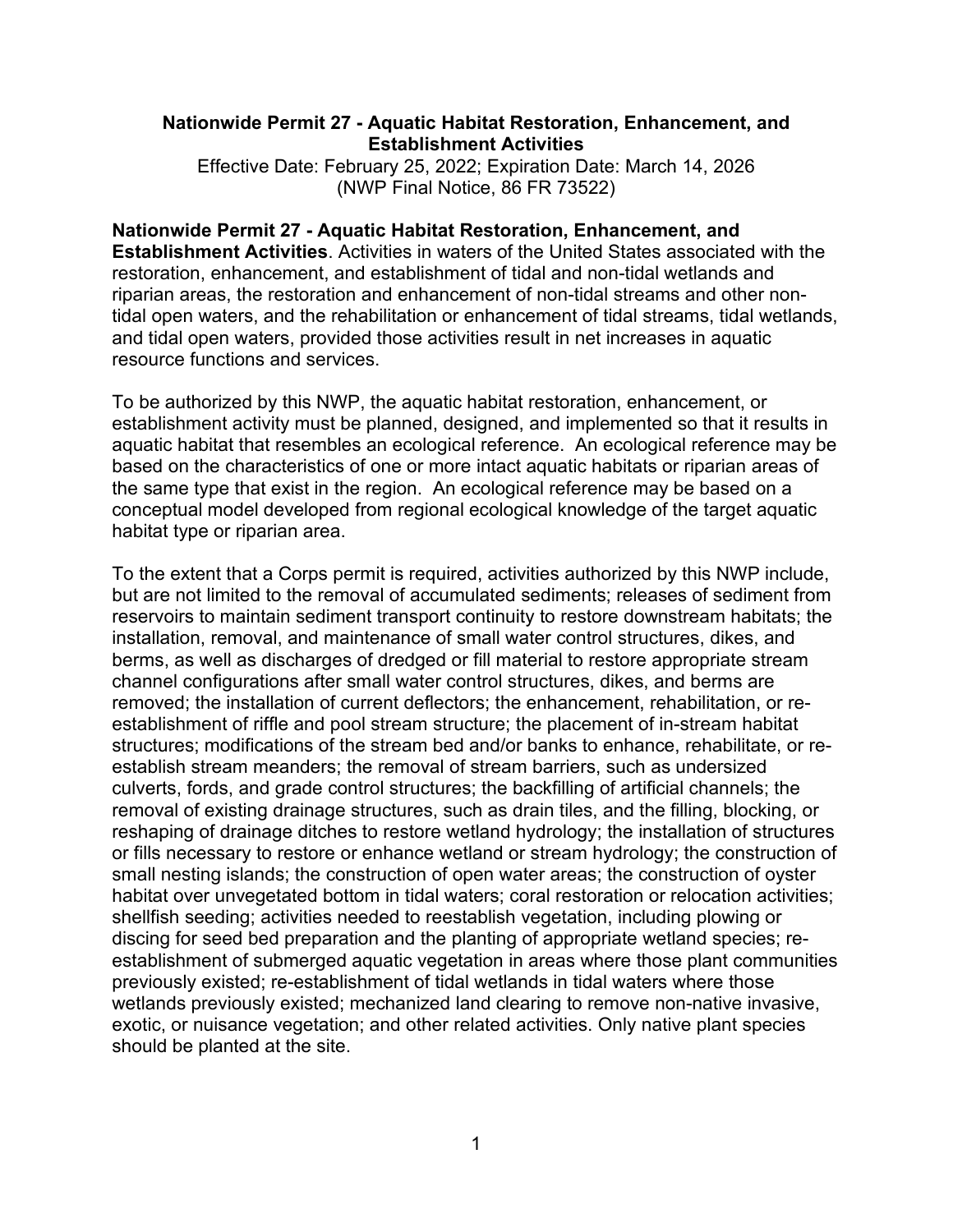This NWP authorizes the relocation of non-tidal waters, including non-tidal wetlands and streams, on the project site provided there are net increases in aquatic resource functions and services.

Except for the relocation of non-tidal waters on the project site, this NWP does not authorize the conversion of a stream or natural wetlands to another aquatic habitat type (e.g., the conversion of a stream to wetland or vice versa) or uplands. Changes in wetland plant communities that occur when wetland hydrology is more fully restored during wetland rehabilitation activities are not considered a conversion to another aquatic habitat type. This NWP does not authorize stream channelization. This NWP does not authorize the relocation of tidal waters or the conversion of tidal waters, including tidal wetlands, to other aquatic uses, such as the conversion of tidal wetlands into open water impoundments.

Compensatory mitigation is not required for activities authorized by this NWP since these activities must result in net increases in aquatic resource functions and services.

*Reversion*. For enhancement, restoration, and establishment activities conducted: (1) In accordance with the terms and conditions of a binding stream or wetland enhancement or restoration agreement, or a wetland establishment agreement, between the landowner and the U.S. Fish and Wildlife Service (FWS), the Natural Resources Conservation Service (NRCS), the Farm Service Agency (FSA), the National Marine Fisheries Service (NMFS), the National Ocean Service (NOS), U.S. Forest Service (USFS), or their designated state cooperating agencies; (2) as voluntary wetland restoration, enhancement, and establishment actions documented by the NRCS or USDA Technical Service Provider pursuant to NRCS Field Office Technical Guide standards; or (3) on reclaimed surface coal mine lands, in accordance with a Surface Mining Control and Reclamation Act permit issued by the Office of Surface Mining Reclamation and Enforcement (OSMRE) or the applicable state agency, this NWP also authorizes any future discharge of dredged or fill material associated with the reversion of the area to its documented prior condition and use (i.e., prior to the restoration, enhancement, or establishment activities). The reversion must occur within five years after expiration of a limited term wetland restoration or establishment agreement or permit, and is authorized in these circumstances even if the discharge of dredged or fill material occurs after this NWP expires. The five-year reversion limit does not apply to agreements without time limits reached between the landowner and the FWS, NRCS, FSA, NMFS, NOS, USFS, or an appropriate state cooperating agency. This NWP also authorizes discharges of dredged or fill material in waters of the United States for the reversion of wetlands that were restored, enhanced, or established on prior-converted cropland or on uplands, in accordance with a binding agreement between the landowner and NRCS, FSA, FWS, or their designated state cooperating agencies (even though the restoration, enhancement, or establishment activity did not require a section 404 permit). The prior condition will be documented in the original agreement or permit, and the determination of return to prior conditions will be made by the Federal agency or appropriate state agency executing the agreement or permit. Before conducting any reversion activity, the permittee or the appropriate Federal or state agency must notify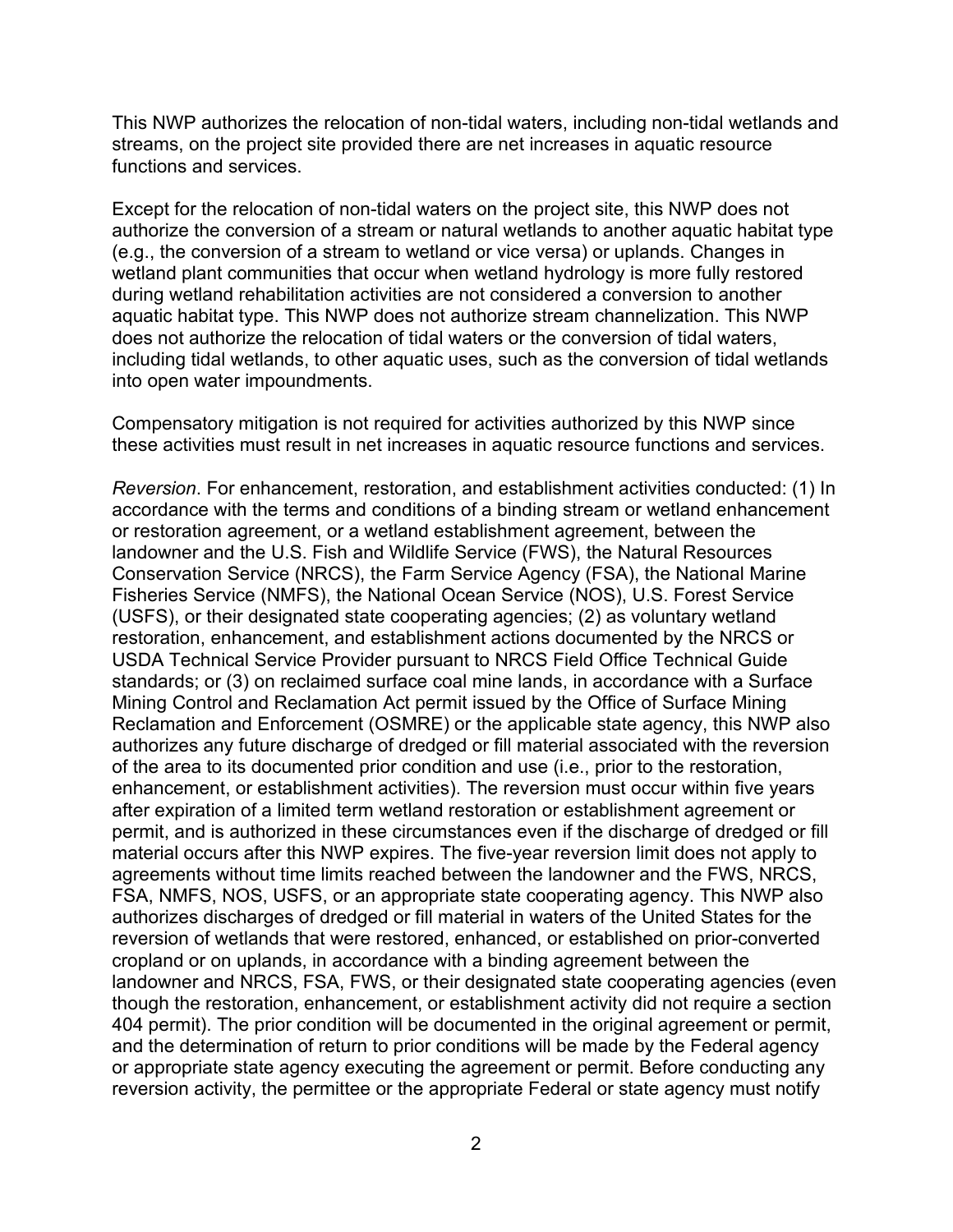the district engineer and include the documentation of the prior condition. Once an area has reverted to its prior physical condition, it will be subject to whatever the Corps Regulatory requirements are applicable to that type of land at the time. The requirement that the activity results in a net increase in aquatic resource functions and services does not apply to reversion activities meeting the above conditions. Except for the activities described above, this NWP does not authorize any future discharge of dredged or fill material associated with the reversion of the area to its prior condition. In such cases a separate permit would be required for any reversion.

Reporting. For those activities that do not require pre-construction notification, the permittee must submit to the district engineer a copy of: (1) the binding stream enhancement or restoration agreement or wetland enhancement, restoration, or establishment agreement, or a project description, including project plans and location map; (2) the NRCS or USDA Technical Service Provider documentation for the voluntary stream enhancement or restoration action or wetland restoration, enhancement, or establishment action; or (3) the SMCRA permit issued by OSMRE or the applicable state agency. The report must also include information on baseline ecological conditions on the project site, such as a delineation of wetlands, streams, and/or other aquatic habitats. These documents must be submitted to the district engineer at least 30 days prior to commencing activities in waters of the United States authorized by this NWP.

Notification: The permittee must submit a pre-construction notification to the district engineer prior to commencing any activity (see general condition 32), except for the following activities:

(1) Activities conducted on non-Federal public lands and private lands, in accordance with the terms and conditions of a binding stream enhancement or restoration agreement or wetland enhancement, restoration, or establishment agreement between the landowner and the FWS, NRCS, FSA, NMFS, NOS, USFS or their designated state cooperating agencies;

(2) Activities conducted in accordance with the terms and conditions of a binding coral restoration or relocation agreement between the project proponent and the NMFS or any of its designated state cooperating agencies;

(3) Voluntary stream or wetland restoration or enhancement action, or wetland establishment action, documented by the NRCS or USDA Technical Service Provider pursuant to NRCS Field Office Technical Guide standards; or

(4) The reclamation of surface coal mine lands, in accordance with an SMCRA permit issued by the OSMRE or the applicable state agency.

However, the permittee must submit a copy of the appropriate documentation to the district engineer to fulfill the reporting requirement. (Authorities: Sections 10 and 404)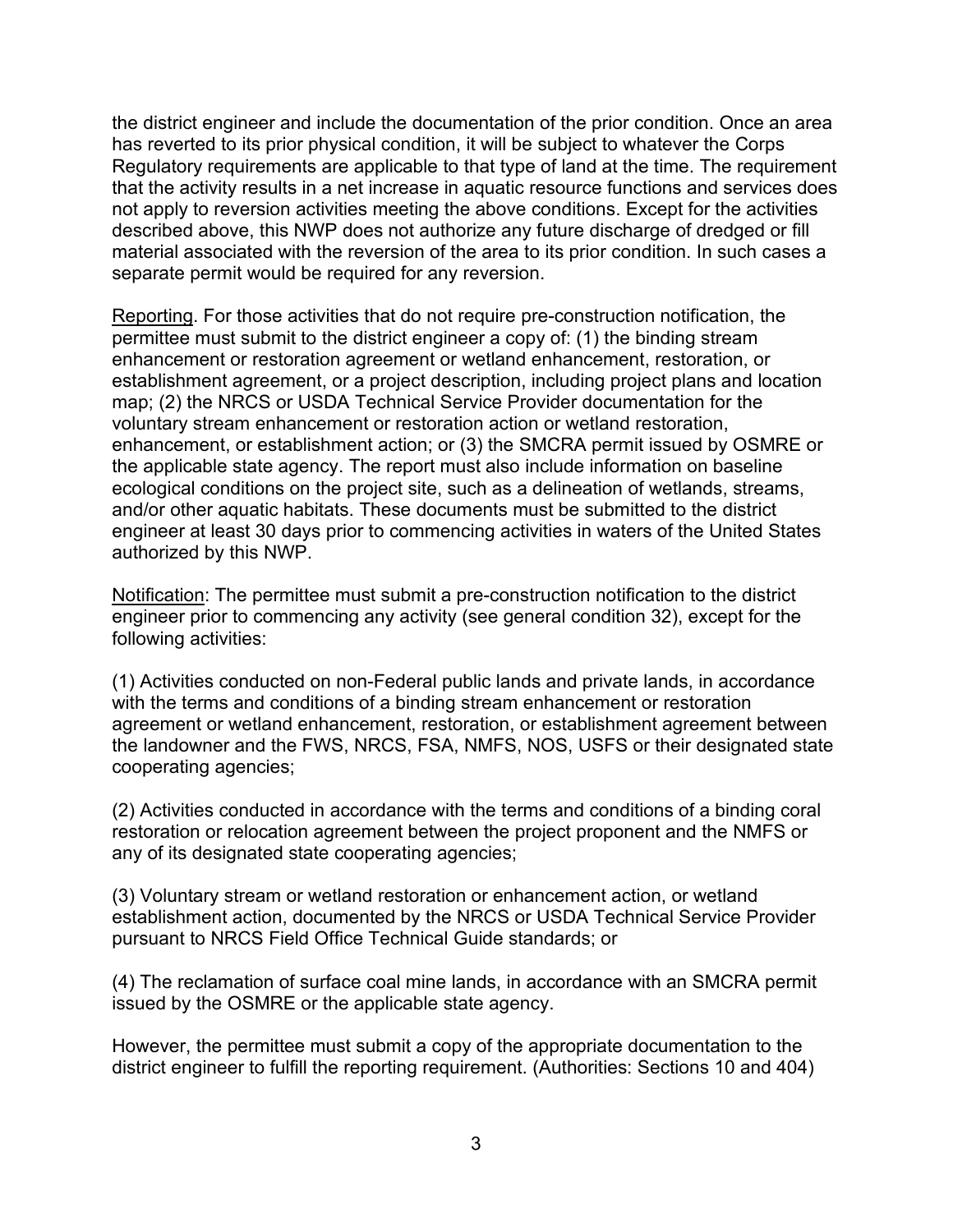Note: This NWP can be used to authorize compensatory mitigation projects, including mitigation banks and in-lieu fee projects. However, this NWP does not authorize the reversion of an area used for a compensatory mitigation project to its prior condition, since compensatory mitigation is generally intended to be permanent.

### **2021 Nationwide Permit General Conditions**

Note: To qualify for NWP authorization, the prospective permittee must comply with the following general conditions, as applicable, in addition to any regional or case-specific conditions imposed by the division engineer or district engineer. Prospective permittees should contact the appropriate Corps district office to determine if regional conditions have been imposed on an NWP. Prospective permittees should also contact the appropriate Corps district office to determine the status of Clean Water Act Section 401 water quality certification and/or Coastal Zone Management Act consistency for an NWP. Every person who may wish to obtain permit authorization under one or more NWPs, or who is currently relying on an existing or prior permit authorization under one or more NWPs, has been and is on notice that all of the provisions of 33 CFR 330.1 through 330.6 apply to every NWP authorization. Note especially 33 CFR 330.5 relating to the modification, suspension, or revocation of any NWP authorization.

1. **Navigation.** (a) No activity may cause more than a minimal adverse effect on navigation.

(b) Any safety lights and signals prescribed by the U.S. Coast Guard, through regulations or otherwise, must be installed and maintained at the permittee's expense on authorized facilities in navigable waters of the United States.

(c) The permittee understands and agrees that, if future operations by the United States require the removal, relocation, or other alteration, of the structure or work herein authorized, or if, in the opinion of the Secretary of the Army or his or her authorized representative, said structure or work shall cause unreasonable obstruction to the free navigation of the navigable waters, the permittee will be required, upon due notice from the Corps of Engineers, to remove, relocate, or alter the structural work or obstructions caused thereby, without expense to the United States. No claim shall be made against the United States on account of any such removal or alteration.

2. **Aquatic Life Movements.** No activity may substantially disrupt the necessary life cycle movements of those species of aquatic life indigenous to the waterbody, including those species that normally migrate through the area, unless the activity's primary purpose is to impound water. All permanent and temporary crossings of waterbodies shall be suitably culverted, bridged, or otherwise designed and constructed to maintain low flows to sustain the movement of those aquatic species. If a bottomless culvert cannot be used, then the crossing should be designed and constructed to minimize adverse effects to aquatic life movements.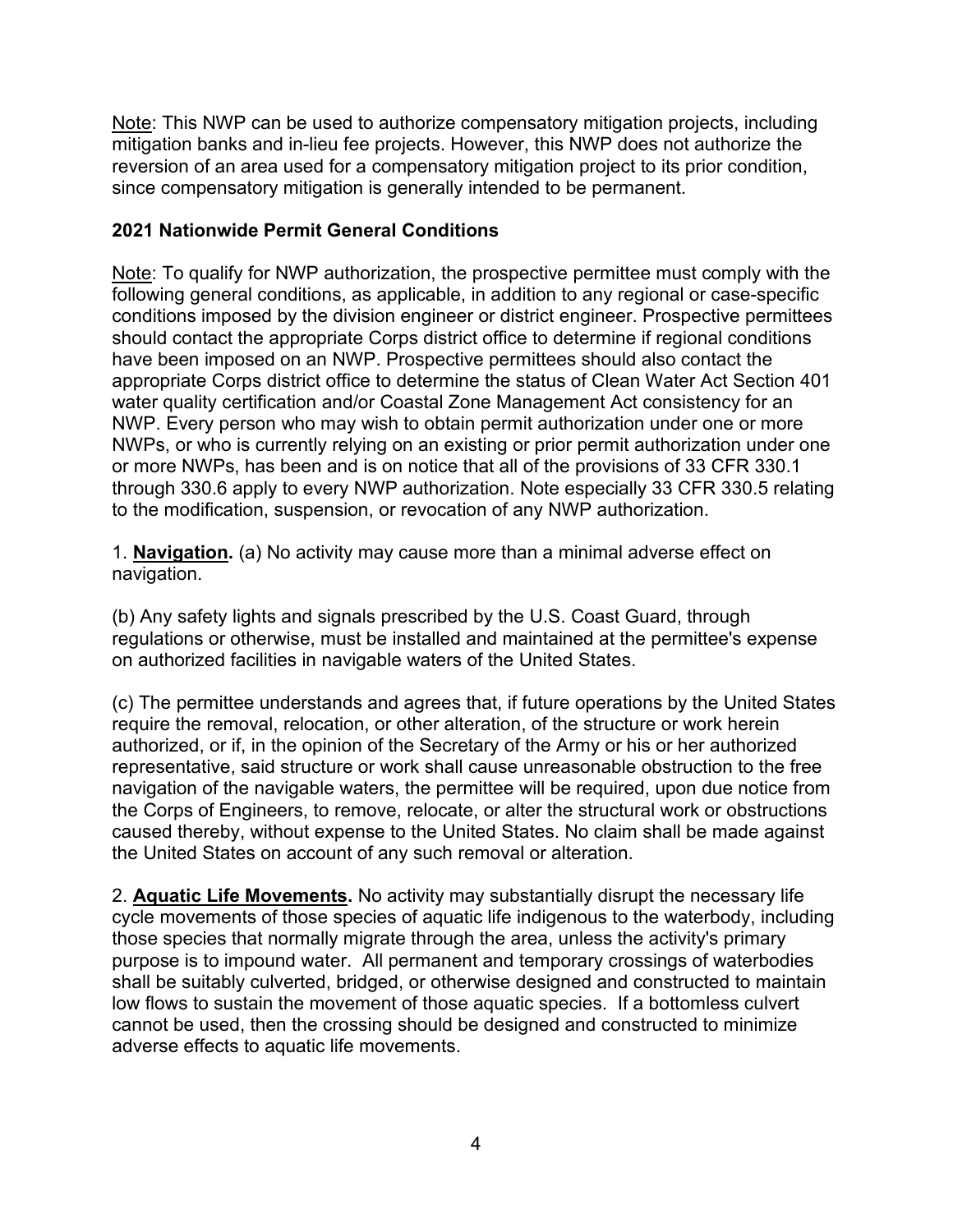3. **Spawning Areas.** Activities in spawning areas during spawning seasons must be avoided to the maximum extent practicable. Activities that result in the physical destruction (e.g., through excavation, fill, or downstream smothering by substantial turbidity) of an important spawning area are not authorized.

4. **Migratory Bird Breeding Areas.** Activities in waters of the United States that serve as breeding areas for migratory birds must be avoided to the maximum extent practicable.

5. **Shellfish Beds.** No activity may occur in areas of concentrated shellfish populations, unless the activity is directly related to a shellfish harvesting activity authorized by NWPs 4 and 48, or is a shellfish seeding or habitat restoration activity authorized by NWP 27.

6. **Suitable Material.** No activity may use unsuitable material (e.g., trash, debris, car bodies, asphalt, etc.). Material used for construction or discharged must be free from toxic pollutants in toxic amounts (see section 307 of the Clean Water Act).

7. **Water Supply Intakes.** No activity may occur in the proximity of a public water supply intake, except where the activity is for the repair or improvement of public water supply intake structures or adjacent bank stabilization.

8. **Adverse Effects From Impoundments.** If the activity creates an impoundment of water, adverse effects to the aquatic system due to accelerating the passage of water, and/or restricting its flow must be minimized to the maximum extent practicable.

9. **Management of Water Flows.** To the maximum extent practicable, the preconstruction course, condition, capacity, and location of open waters must be maintained for each activity, including stream channelization, storm water management activities, and temporary and permanent road crossings, except as provided below. The activity must be constructed to withstand expected high flows. The activity must not restrict or impede the passage of normal or high flows, unless the primary purpose of the activity is to impound water or manage high flows. The activity may alter the preconstruction course, condition, capacity, and location of open waters if it benefits the aquatic environment (e.g., stream restoration or relocation activities).

10. **Fills Within 100-Year Floodplains.** The activity must comply with applicable FEMA-approved state or local floodplain management requirements.

11. **Equipment.** Heavy equipment working in wetlands or mudflats must be placed on mats, or other measures must be taken to minimize soil disturbance.

12. **Soil Erosion and Sediment Controls.** Appropriate soil erosion and sediment controls must be used and maintained in effective operating condition during construction, and all exposed soil and other fills, as well as any work below the ordinary high water mark or high tide line, must be permanently stabilized at the earliest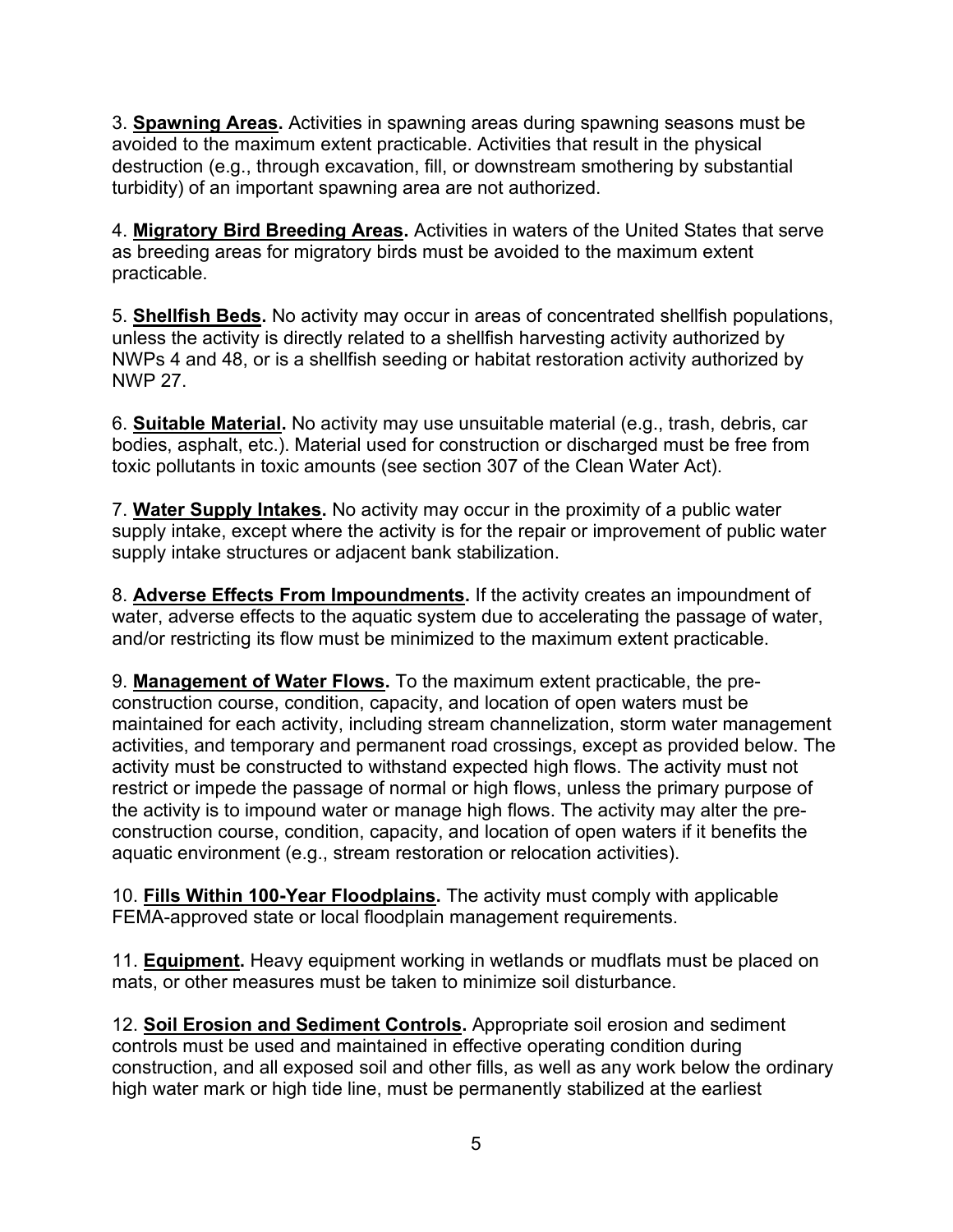practicable date. Permittees are encouraged to perform work within waters of the United States during periods of low-flow or no-flow, or during low tides.

13. **Removal of Temporary Structures and Fills.** Temporary structures must be removed, to the maximum extent practicable, after their use has been discontinued. Temporary fills must be removed in their entirety and the affected areas returned to preconstruction elevations. The affected areas must be revegetated, as appropriate.

14. **Proper Maintenance.** Any authorized structure or fill shall be properly maintained, including maintenance to ensure public safety and compliance with applicable NWP general conditions, as well as any activity-specific conditions added by the district engineer to an NWP authorization.

15. **Single and Complete Project.** The activity must be a single and complete project. The same NWP cannot be used more than once for the same single and complete project.

16. **Wild and Scenic Rivers.** (a) No NWP activity may occur in a component of the National Wild and Scenic River System, or in a river officially designated by Congress as a "study river" for possible inclusion in the system while the river is in an official study status, unless the appropriate Federal agency with direct management responsibility for such river, has determined in writing that the proposed activity will not adversely affect the Wild and Scenic River designation or study status.

(b) If a proposed NWP activity will occur in a component of the National Wild and Scenic River System, or in a river officially designated by Congress as a "study river" for possible inclusion in the system while the river is in an official study status, the permittee must submit a pre-construction notification (see general condition 32). The district engineer will coordinate the PCN with the Federal agency with direct management responsibility for that river. Permittees shall not begin the NWP activity until notified by the district engineer that the Federal agency with direct management responsibility for that river has determined in writing that the proposed NWP activity will not adversely affect the Wild and Scenic River designation or study status.

(c) Information on Wild and Scenic Rivers may be obtained from the appropriate Federal land management agency responsible for the designated Wild and Scenic River or study river (e.g., National Park Service, U.S. Forest Service, Bureau of Land Management, U.S. Fish and Wildlife Service). Information on these rivers is also available at: http://www.rivers.gov/.

17. **Tribal Rights.** No activity or its operation may impair reserved tribal rights, including, but not limited to, reserved water rights and treaty fishing and hunting rights.

18. **Endangered Species.** (a) No activity is authorized under any NWP which is likely to directly or indirectly jeopardize the continued existence of a threatened or endangered species or a species proposed for such designation, as identified under the Federal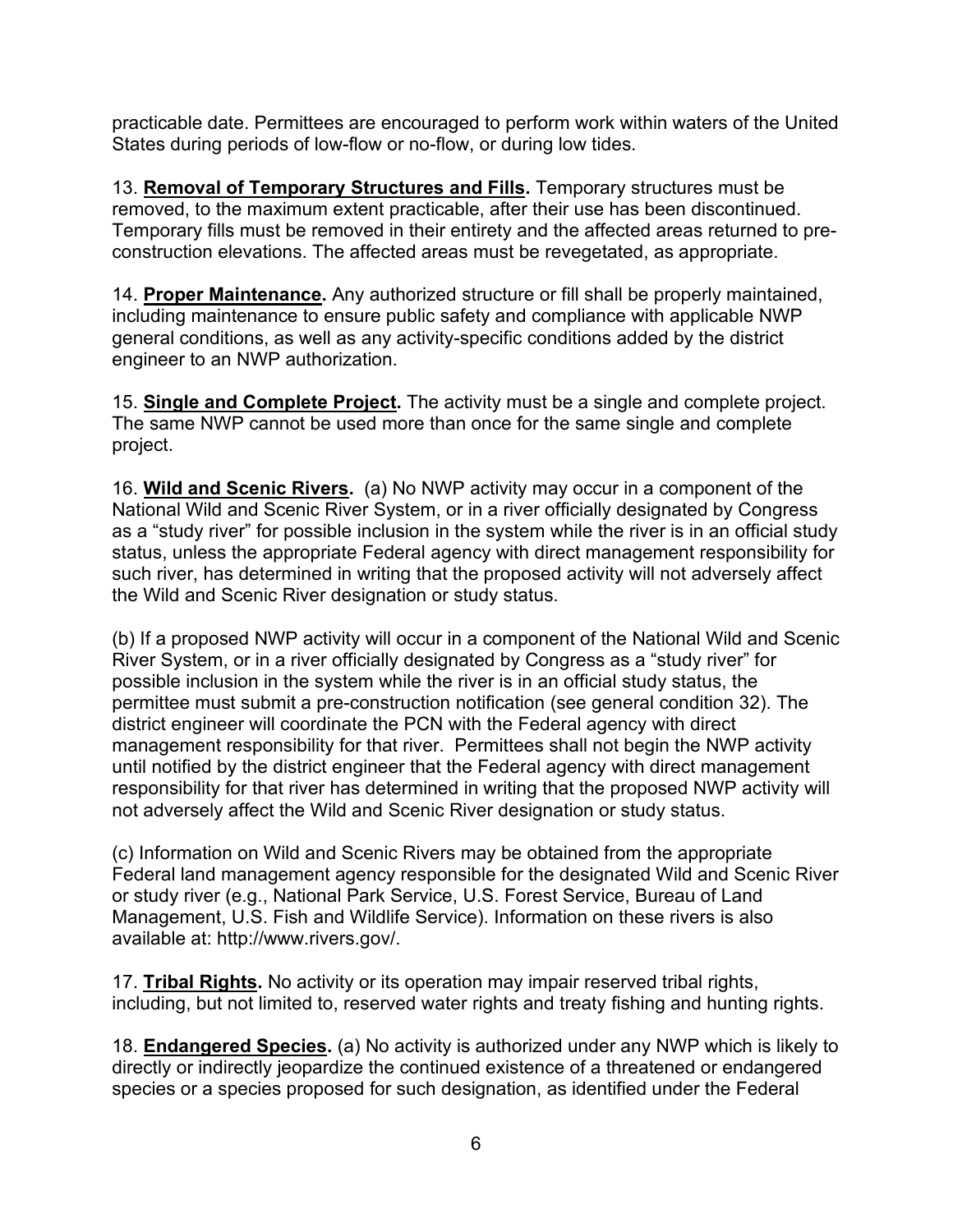Endangered Species Act (ESA), or which will directly or indirectly destroy or adversely modify designated critical habitat or critical habitat proposed for such designation. No activity is authorized under any NWP which "may affect" a listed species or critical habitat, unless ESA section 7 consultation addressing the consequences of the proposed activity on listed species or critical habitat has been completed. See 50 CFR 402.02 for the definition of "effects of the action" for the purposes of ESA section 7 consultation, as well as 50 CFR 402.17, which provides further explanation under ESA section 7 regarding "activities that are reasonably certain to occur" and "consequences caused by the proposed action."

(b) Federal agencies should follow their own procedures for complying with the requirements of the ESA (see 33 CFR 330.4(f)(1)). If pre-construction notification is required for the proposed activity, the Federal permittee must provide the district engineer with the appropriate documentation to demonstrate compliance with those requirements. The district engineer will verify that the appropriate documentation has been submitted. If the appropriate documentation has not been submitted, additional ESA section 7 consultation may be necessary for the activity and the respective federal agency would be responsible for fulfilling its obligation under section 7 of the ESA.

(c) Non-federal permittees must submit a pre-construction notification to the district engineer if any listed species (or species proposed for listing) or designated critical habitat (or critical habitat proposed such designation) might be affected or is in the vicinity of the activity, or if the activity is located in designated critical habitat or critical habitat proposed for such designation, and shall not begin work on the activity until notified by the district engineer that the requirements of the ESA have been satisfied and that the activity is authorized. For activities that might affect Federally-listed endangered or threatened species (or species proposed for listing) or designated critical habitat (or critical habitat proposed for such designation), the pre-construction notification must include the name(s) of the endangered or threatened species (or species proposed for listing) that might be affected by the proposed activity or that utilize the designated critical habitat (or critical habitat proposed for such designation) that might be affected by the proposed activity. The district engineer will determine whether the proposed activity "may affect" or will have "no effect" to listed species and designated critical habitat and will notify the non-Federal applicant of the Corps' determination within 45 days of receipt of a complete pre-construction notification. For activities where the non-Federal applicant has identified listed species (or species proposed for listing) or designated critical habitat (or critical habitat proposed for such designation) that might be affected or is in the vicinity of the activity, and has so notified the Corps, the applicant shall not begin work until the Corps has provided notification that the proposed activity will have "no effect" on listed species (or species proposed for listing or designated critical habitat (or critical habitat proposed for such designation), or until ESA section 7 consultation or conference has been completed. If the non-Federal applicant has not heard back from the Corps within 45 days, the applicant must still wait for notification from the Corps.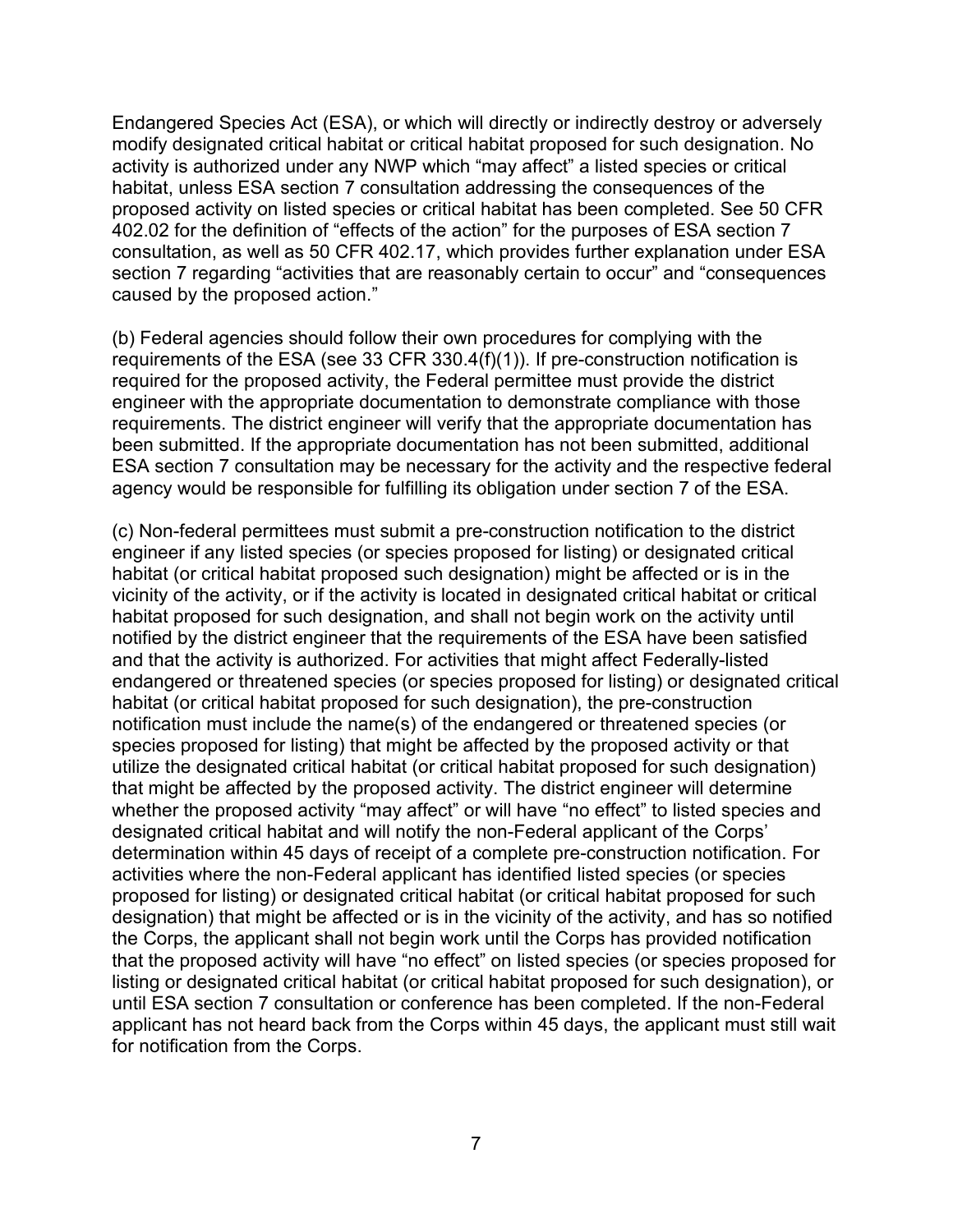(d) As a result of formal or informal consultation or conference with the FWS or NMFS the district engineer may add species-specific permit conditions to the NWPs.

(e) Authorization of an activity by an NWP does not authorize the "take" of a threatened or endangered species as defined under the ESA. In the absence of separate authorization (e.g., an ESA Section 10 Permit, a Biological Opinion with "incidental take" provisions, etc.) from the FWS or the NMFS, the Endangered Species Act prohibits any person subject to the jurisdiction of the United States to take a listed species, where "take" means to harass, harm, pursue, hunt, shoot, wound, kill, trap, capture, or collect, or to attempt to engage in any such conduct. The word "harm" in the definition of "take'' means an act which actually kills or injures wildlife. Such an act may include significant habitat modification or degradation where it actually kills or injures wildlife by significantly impairing essential behavioral patterns, including breeding, feeding or sheltering.

(f) If the non-federal permittee has a valid ESA section  $10(a)(1)(B)$  incidental take permit with an approved Habitat Conservation Plan for a project or a group of projects that includes the proposed NWP activity, the non-federal applicant should provide a copy of that ESA section 10(a)(1)(B) permit with the PCN required by paragraph (c) of this general condition. The district engineer will coordinate with the agency that issued the ESA section 10(a)(1)(B) permit to determine whether the proposed NWP activity and the associated incidental take were considered in the internal ESA section 7 consultation conducted for the ESA section 10(a)(1)(B) permit. If that coordination results in concurrence from the agency that the proposed NWP activity and the associated incidental take were considered in the internal ESA section 7 consultation for the ESA section 10(a)(1)(B) permit, the district engineer does not need to conduct a separate ESA section 7 consultation for the proposed NWP activity. The district engineer will notify the non-federal applicant within 45 days of receipt of a complete preconstruction notification whether the ESA section 10(a)(1)(B) permit covers the proposed NWP activity or whether additional ESA section 7 consultation is required.

(g) Information on the location of threatened and endangered species and their critical habitat can be obtained directly from the offices of the FWS and NMFS or their world wide web pages at http://www.fws.gov/ or http://www.fws.gov/ipac and http://www.nmfs.noaa.gov/pr/species/esa/ respectively.

19. **Migratory Birds and Bald and Golden Eagles.** The permittee is responsible for ensuring that an action authorized by an NWP complies with the Migratory Bird Treaty Act and the Bald and Golden Eagle Protection Act. The permittee is responsible for contacting the appropriate local office of the U.S. Fish and Wildlife Service to determine what measures, if any, are necessary or appropriate to reduce adverse effects to migratory birds or eagles, including whether "incidental take" permits are necessary and available under the Migratory Bird Treaty Act or Bald and Golden Eagle Protection Act for a particular activity.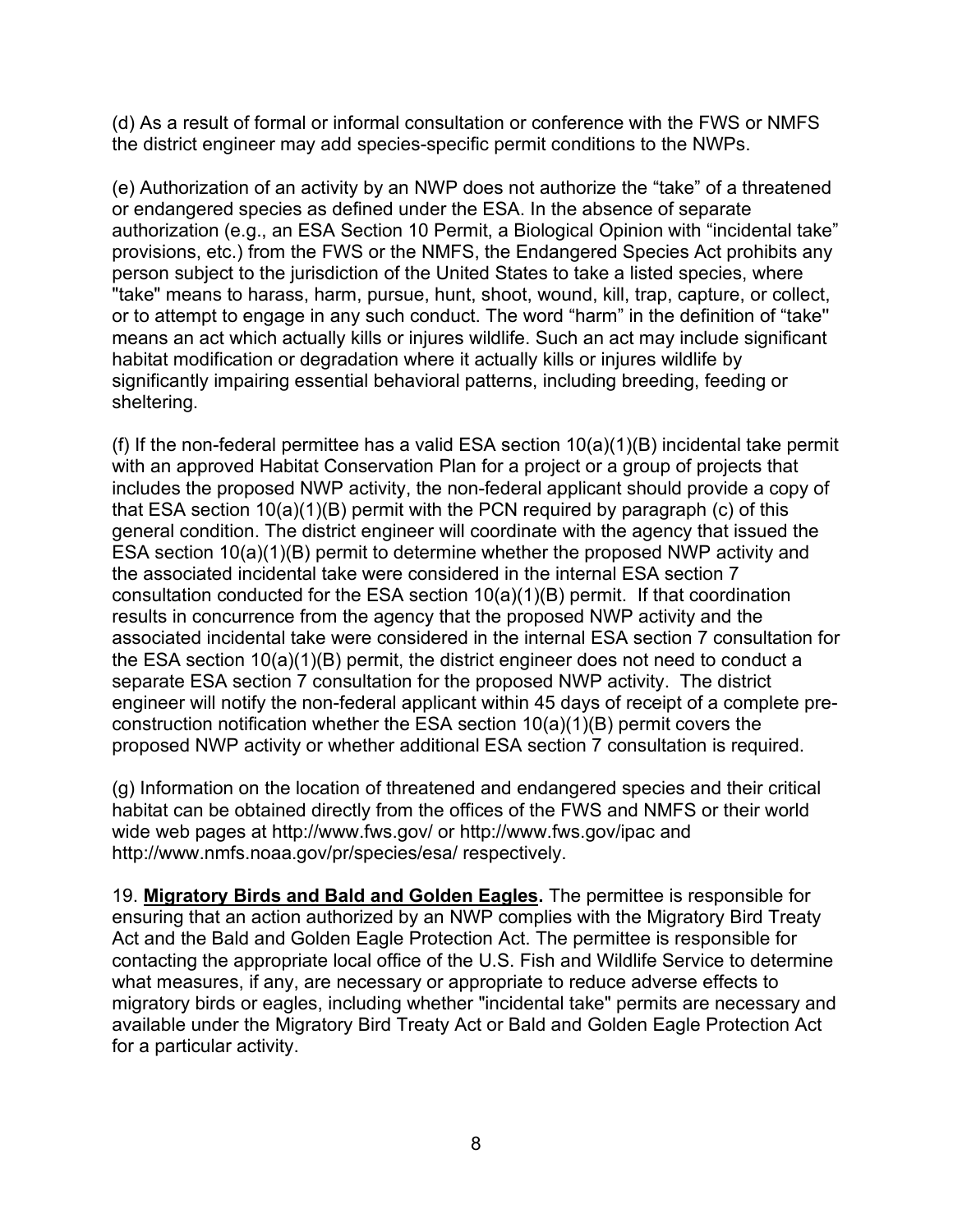20. **Historic Properties.** (a) No activity is authorized under any NWP which may have the potential to cause effects to properties listed, or eligible for listing, in the National Register of Historic Places until the requirements of Section 106 of the National Historic Preservation Act (NHPA) have been satisfied.

(b) Federal permittees should follow their own procedures for complying with the requirements of section 106 of the National Historic Preservation Act (see 33 CFR 330.4(g)(1)). If pre-construction notification is required for the proposed NWP activity, the Federal permittee must provide the district engineer with the appropriate documentation to demonstrate compliance with those requirements. The district engineer will verify that the appropriate documentation has been submitted. If the appropriate documentation is not submitted, then additional consultation under section 106 may be necessary. The respective federal agency is responsible for fulfilling its obligation to comply with section 106.

(c) Non-federal permittees must submit a pre-construction notification to the district engineer if the NWP activity might have the potential to cause effects to any historic properties listed on, determined to be eligible for listing on, or potentially eligible for listing on the National Register of Historic Places, including previously unidentified properties. For such activities, the pre-construction notification must state which historic properties might have the potential to be affected by the proposed NWP activity or include a vicinity map indicating the location of the historic properties or the potential for the presence of historic properties. Assistance regarding information on the location of, or potential for, the presence of historic properties can be sought from the State Historic Preservation Officer, Tribal Historic Preservation Officer, or designated tribal representative, as appropriate, and the National Register of Historic Places (see 33 CFR 330.4(g)). When reviewing pre-construction notifications, district engineers will comply with the current procedures for addressing the requirements of section 106 of the National Historic Preservation Act. The district engineer shall make a reasonable and good faith effort to carry out appropriate identification efforts commensurate with potential impacts, which may include background research, consultation, oral history interviews, sample field investigation, and/or field survey. Based on the information submitted in the PCN and these identification efforts, the district engineer shall determine whether the proposed NWP activity has the potential to cause effects on the historic properties. Section 106 consultation is not required when the district engineer determines that the activity does not have the potential to cause effects on historic properties (see 36 CFR 800.3(a)). Section 106 consultation is required when the district engineer determines that the activity has the potential to cause effects on historic properties. The district engineer will conduct consultation with consulting parties identified under 36 CFR 800.2(c) when he or she makes any of the following effect determinations for the purposes of section 106 of the NHPA: no historic properties affected, no adverse effect, or adverse effect.

(d) Where the non-Federal applicant has identified historic properties on which the proposed NWP activity might have the potential to cause effects and has so notified the Corps, the non-Federal applicant shall not begin the activity until notified by the district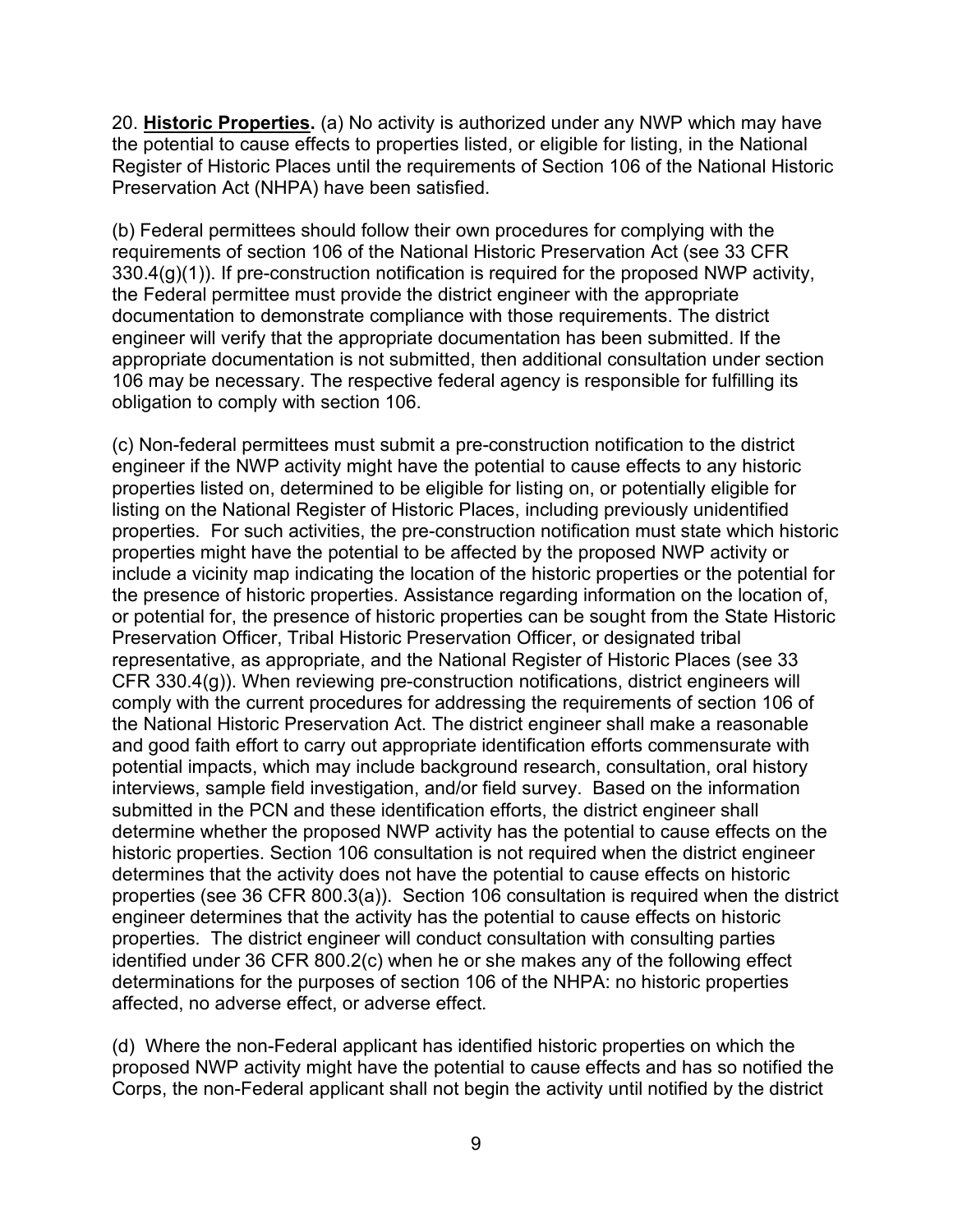engineer either that the activity has no potential to cause effects to historic properties or that NHPA section 106 consultation has been completed. For non-federal permittees, the district engineer will notify the prospective permittee within 45 days of receipt of a complete pre-construction notification whether NHPA section 106 consultation is required. If NHPA section 106 consultation is required, the district engineer will notify the non-Federal applicant that he or she cannot begin the activity until section 106 consultation is completed. If the non-Federal applicant has not heard back from the Corps within 45 days, the applicant must still wait for notification from the Corps.

(e) Prospective permittees should be aware that section 110k of the NHPA (54 U.S.C. 306113) prevents the Corps from granting a permit or other assistance to an applicant who, with intent to avoid the requirements of section 106 of the NHPA, has intentionally significantly adversely affected a historic property to which the permit would relate, or having legal power to prevent it, allowed such significant adverse effect to occur, unless the Corps, after consultation with the Advisory Council on Historic Preservation (ACHP), determines that circumstances justify granting such assistance despite the adverse effect created or permitted by the applicant. If circumstances justify granting the assistance, the Corps is required to notify the ACHP and provide documentation specifying the circumstances, the degree of damage to the integrity of any historic properties affected, and proposed mitigation. This documentation must include any views obtained from the applicant, SHPO/THPO, appropriate Indian tribes if the undertaking occurs on or affects historic properties on tribal lands or affects properties of interest to those tribes, and other parties known to have a legitimate interest in the impacts to the permitted activity on historic properties.

21. **Discovery of Previously Unknown Remains and Artifacts.** Permittees that discover any previously unknown historic, cultural or archeological remains and artifacts while accomplishing the activity authorized by an NWP, they must immediately notify the district engineer of what they have found, and to the maximum extent practicable, avoid construction activities that may affect the remains and artifacts until the required coordination has been completed. The district engineer will initiate the Federal, Tribal, and state coordination required to determine if the items or remains warrant a recovery effort or if the site is eligible for listing in the National Register of Historic Places.

22. **Designated Critical Resource Waters.** Critical resource waters include, NOAAmanaged marine sanctuaries and marine monuments, and National Estuarine Research Reserves. The district engineer may designate, after notice and opportunity for public comment, additional waters officially designated by a state as having particular environmental or ecological significance, such as outstanding national resource waters or state natural heritage sites. The district engineer may also designate additional critical resource waters after notice and opportunity for public comment.

(a) Discharges of dredged or fill material into waters of the United States are not authorized by NWPs 7, 12, 14, 16, 17, 21, 29, 31, 35, 39, 40, 42, 43, 44, 49, 50, 51, 52, 57 and 58 for any activity within, or directly affecting, critical resource waters, including wetlands adjacent to such waters.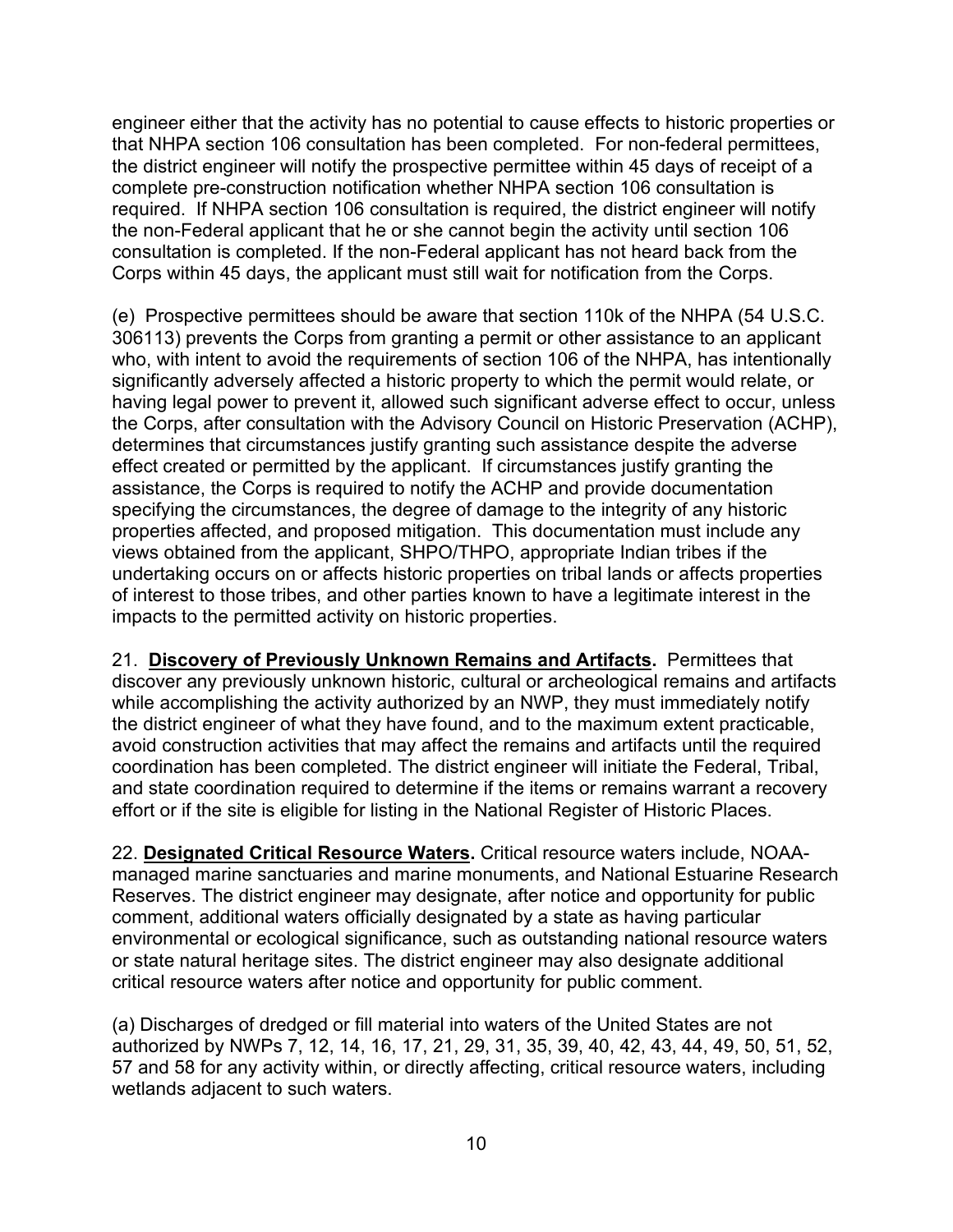(b) For NWPs 3, 8, 10, 13, 15, 18, 19, 22, 23, 25, 27, 28, 30, 33, 34, 36, 37, 38, and 54, notification is required in accordance with general condition 32, for any activity proposed by permittees in the designated critical resource waters including wetlands adjacent to those waters. The district engineer may authorize activities under these NWPs only after she or he determines that the impacts to the critical resource waters will be no more than minimal.

23. **Mitigation.** The district engineer will consider the following factors when determining appropriate and practicable mitigation necessary to ensure that the individual and cumulative adverse environmental effects are no more than minimal:

(a) The activity must be designed and constructed to avoid and minimize adverse effects, both temporary and permanent, to waters of the United States to the maximum extent practicable at the project site (i.e., on site).

(b) Mitigation in all its forms (avoiding, minimizing, rectifying, reducing, or compensating for resource losses) will be required to the extent necessary to ensure that the individual and cumulative adverse environmental effects are no more than minimal.

(c) Compensatory mitigation at a minimum one-for-one ratio will be required for all wetland losses that exceed 1/10-acre and require pre-construction notification, unless the district engineer determines in writing that either some other form of mitigation would be more environmentally appropriate or the adverse environmental effects of the proposed activity are no more than minimal, and provides an activity-specific waiver of this requirement. For wetland losses of 1/10-acre or less that require pre-construction notification, the district engineer may determine on a case-by-case basis that compensatory mitigation is required to ensure that the activity results in only minimal adverse environmental effects.

(d) Compensatory mitigation at a minimum one-for-one ratio will be required for all losses of stream bed that exceed 3/100-acre and require pre-construction notification, unless the district engineer determines in writing that either some other form of mitigation would be more environmentally appropriate or the adverse environmental effects of the proposed activity are no more than minimal, and provides an activityspecific waiver of this requirement. This compensatory mitigation requirement may be satisfied through the restoration or enhancement of riparian areas next to streams in accordance with paragraph (e) of this general condition. For losses of stream bed of 3/100-acre or less that require pre-construction notification, the district engineer may determine on a case-by-case basis that compensatory mitigation is required to ensure that the activity results in only minimal adverse environmental effects. Compensatory mitigation for losses of streams should be provided, if practicable, through stream rehabilitation, enhancement, or preservation, since streams are difficult-to-replace resources (see 33 CFR 332.3(e)(3)).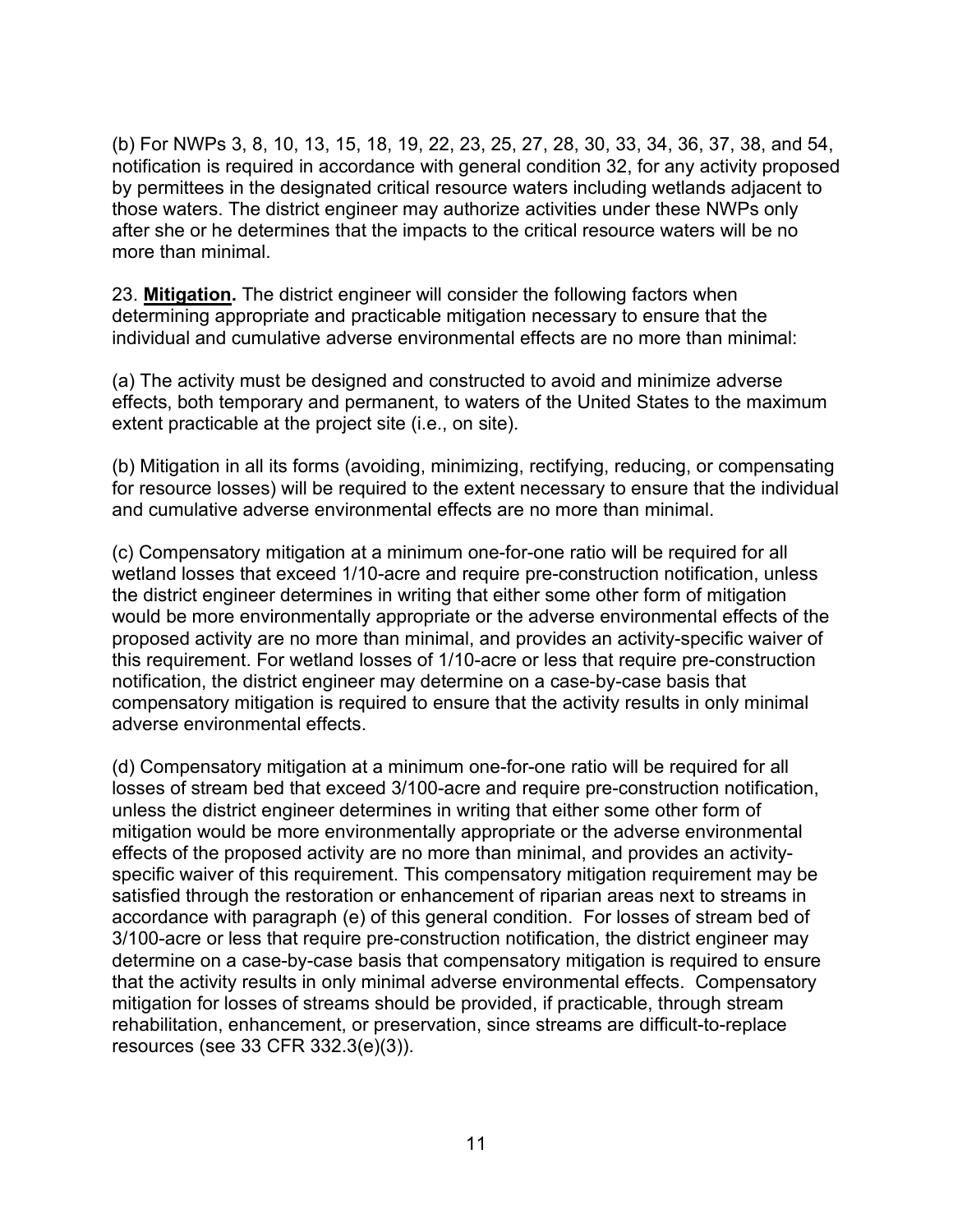(e) Compensatory mitigation plans for NWP activities in or near streams or other open waters will normally include a requirement for the restoration or enhancement, maintenance, and legal protection (e.g., conservation easements) of riparian areas next to open waters. In some cases, the restoration or maintenance/protection of riparian areas may be the only compensatory mitigation required. If restoring riparian areas involves planting vegetation, only native species should be planted. The width of the required riparian area will address documented water quality or aquatic habitat loss concerns. Normally, the riparian area will be 25 to 50 feet wide on each side of the stream, but the district engineer may require slightly wider riparian areas to address documented water quality or habitat loss concerns. If it is not possible to restore or maintain/protect a riparian area on both sides of a stream, or if the waterbody is a lake or coastal waters, then restoring or maintaining/protecting a riparian area along a single bank or shoreline may be sufficient. Where both wetlands and open waters exist on the project site, the district engineer will determine the appropriate compensatory mitigation (e.g., riparian areas and/or wetlands compensation) based on what is best for the aquatic environment on a watershed basis. In cases where riparian areas are determined to be the most appropriate form of minimization or compensatory mitigation, the district engineer may waive or reduce the requirement to provide wetland compensatory mitigation for wetland losses.

(f) Compensatory mitigation projects provided to offset losses of aquatic resources must comply with the applicable provisions of 33 CFR part 332.

(1) The prospective permittee is responsible for proposing an appropriate compensatory mitigation option if compensatory mitigation is necessary to ensure that the activity results in no more than minimal adverse environmental effects. For the NWPs, the preferred mechanism for providing compensatory mitigation is mitigation bank credits or in-lieu fee program credits (see 33 CFR 332.3(b)(2) and (3)). However, if an appropriate number and type of mitigation bank or in-lieu credits are not available at the time the PCN is submitted to the district engineer, the district engineer may approve the use of permittee-responsible mitigation.

(2) The amount of compensatory mitigation required by the district engineer must be sufficient to ensure that the authorized activity results in no more than minimal individual and cumulative adverse environmental effects (see 33 CFR 330.1(e)(3)). (See also 33 CFR 332.3(f).)

(3) Since the likelihood of success is greater and the impacts to potentially valuable uplands are reduced, aquatic resource restoration should be the first compensatory mitigation option considered for permittee-responsible mitigation.

(4) If permittee-responsible mitigation is the proposed option, the prospective permittee is responsible for submitting a mitigation plan. A conceptual or detailed mitigation plan may be used by the district engineer to make the decision on the NWP verification request, but a final mitigation plan that addresses the applicable requirements of 33 CFR 332.4(c)(2) through (14) must be approved by the district engineer before the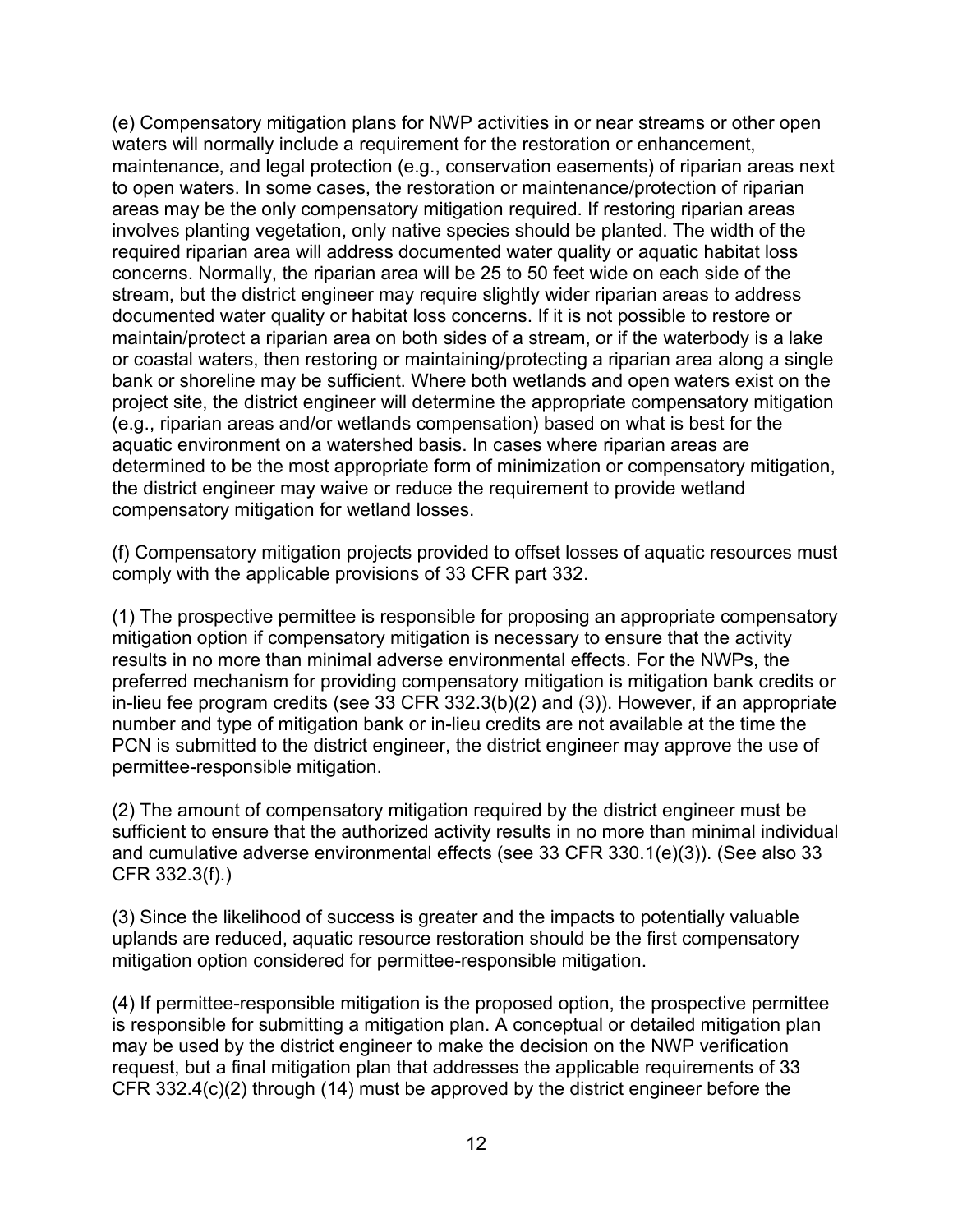permittee begins work in waters of the United States, unless the district engineer determines that prior approval of the final mitigation plan is not practicable or not necessary to ensure timely completion of the required compensatory mitigation (see 33 CFR 332.3(k)(3)). If permittee-responsible mitigation is the proposed option, and the proposed compensatory mitigation site is located on land in which another federal agency holds an easement, the district engineer will coordinate with that federal agency to determine if proposed compensatory mitigation project is compatible with the terms of the easement.

(5) If mitigation bank or in-lieu fee program credits are the proposed option, the mitigation plan needs to address only the baseline conditions at the impact site and the number of credits to be provided (see 33 CFR 332.4(c)(1)(ii)).

(6) Compensatory mitigation requirements (e.g., resource type and amount to be provided as compensatory mitigation, site protection, ecological performance standards, monitoring requirements) may be addressed through conditions added to the NWP authorization, instead of components of a compensatory mitigation plan (see 33 CFR 332.4(c)(1)(ii)).

(g) Compensatory mitigation will not be used to increase the acreage losses allowed by the acreage limits of the NWPs. For example, if an NWP has an acreage limit of 1/2 acre, it cannot be used to authorize any NWP activity resulting in the loss of greater than 1/2-acre of waters of the United States, even if compensatory mitigation is provided that replaces or restores some of the lost waters. However, compensatory mitigation can and should be used, as necessary, to ensure that an NWP activity already meeting the established acreage limits also satisfies the no more than minimal impact requirement for the NWPs.

(h) Permittees may propose the use of mitigation banks, in-lieu fee programs, or permittee-responsible mitigation. When developing a compensatory mitigation proposal, the permittee must consider appropriate and practicable options consistent with the framework at 33 CFR 332.3(b). For activities resulting in the loss of marine or estuarine resources, permittee-responsible mitigation may be environmentally preferable if there are no mitigation banks or in-lieu fee programs in the area that have marine or estuarine credits available for sale or transfer to the permittee. For permittee-responsible mitigation, the special conditions of the NWP verification must clearly indicate the party or parties responsible for the implementation and performance of the compensatory mitigation project, and, if required, its long-term management.

(i) Where certain functions and services of waters of the United States are permanently adversely affected by a regulated activity, such as discharges of dredged or fill material into waters of the United States that will convert a forested or scrub-shrub wetland to a herbaceous wetland in a permanently maintained utility line right-of-way, mitigation may be required to reduce the adverse environmental effects of the activity to the no more than minimal level.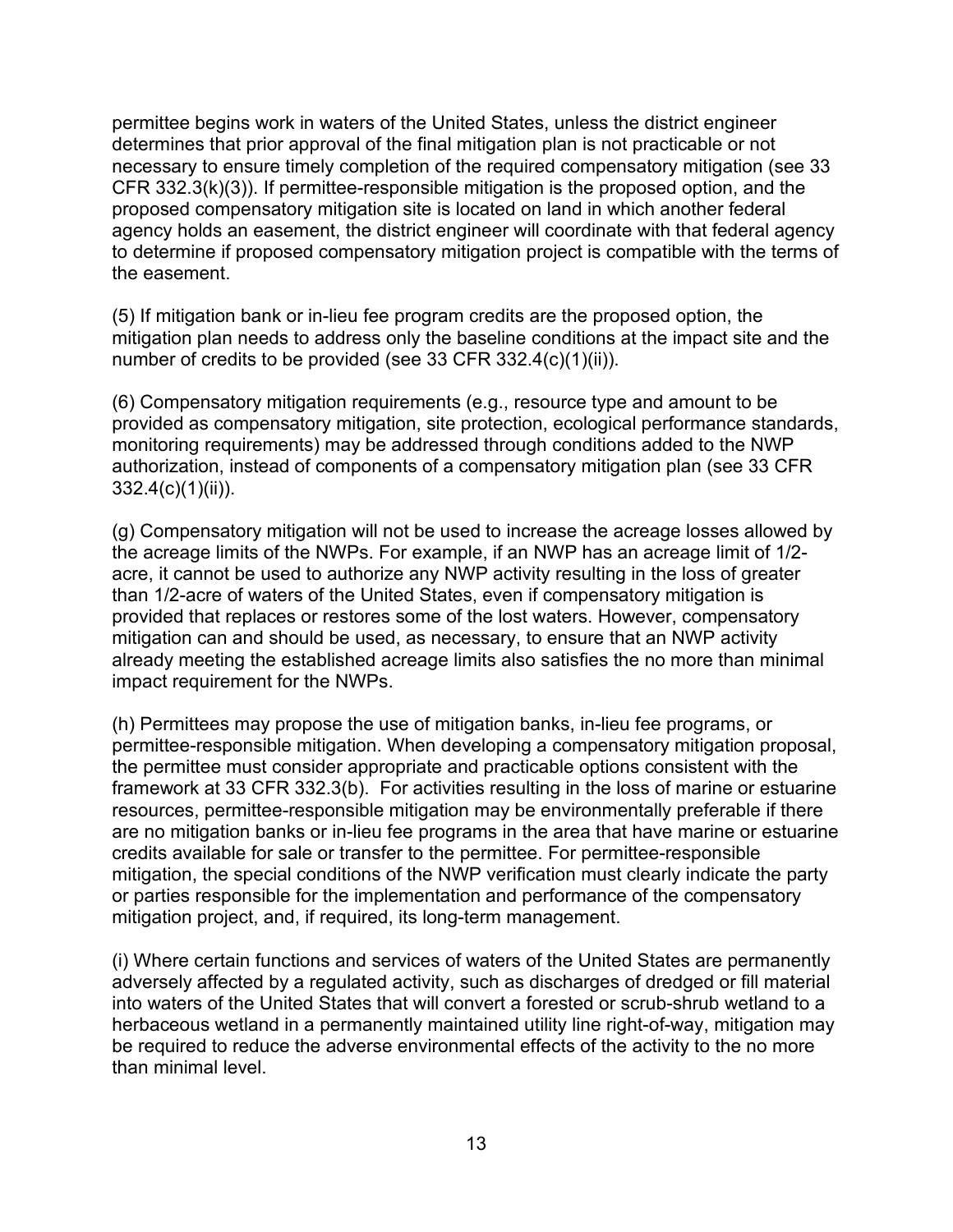24. **Safety of Impoundment Structures.** To ensure that all impoundment structures are safely designed, the district engineer may require non-Federal applicants to demonstrate that the structures comply with established state or federal, dam safety criteria or have been designed by qualified persons. The district engineer may also require documentation that the design has been independently reviewed by similarly qualified persons, and appropriate modifications made to ensure safety.

25. **Water Quality.** (a) Where the certifying authority (state, authorized tribe, or EPA, as appropriate) has not previously certified compliance of an NWP with CWA section 401, a CWA section 401 water quality certification for the proposed discharge must be obtained or waived (see 33 CFR 330.4(c)). If the permittee cannot comply with all of the conditions of a water quality certification previously issued by certifying authority for the issuance of the NWP, then the permittee must obtain a water quality certification or waiver for the proposed discharge in order for the activity to be authorized by an NWP.

(b) If the NWP activity requires pre-construction notification and the certifying authority has not previously certified compliance of an NWP with CWA section 401, the proposed discharge is not authorized by an NWP until water quality certification is obtained or waived. If the certifying authority issues a water quality certification for the proposed discharge, the permittee must submit a copy of the certification to the district engineer. The discharge is not authorized by an NWP until the district engineer has notified the permittee that the water quality certification requirement has been satisfied by the issuance of a water quality certification or a waiver.

(c) The district engineer or certifying authority may require additional water quality management measures to ensure that the authorized activity does not result in more than minimal degradation of water quality.

26. **Coastal Zone Management.** In coastal states where an NWP has not previously received a state coastal zone management consistency concurrence, an individual state coastal zone management consistency concurrence must be obtained, or a presumption of concurrence must occur (see 33 CFR 330.4(d)). If the permittee cannot comply with all of the conditions of a coastal zone management consistency concurrence previously issued by the state, then the permittee must obtain an individual coastal zone management consistency concurrence or presumption of concurrence in order for the activity to be authorized by an NWP. The district engineer or a state may require additional measures to ensure that the authorized activity is consistent with state coastal zone management requirements.

27. **Regional and Case-By-Case Conditions.** The activity must comply with any regional conditions that may have been added by the Division Engineer (see 33 CFR 330.4(e)) and with any case specific conditions added by the Corps or by the state, Indian Tribe, or U.S. EPA in its CWA section 401 Water Quality Certification, or by the state in its Coastal Zone Management Act consistency determination.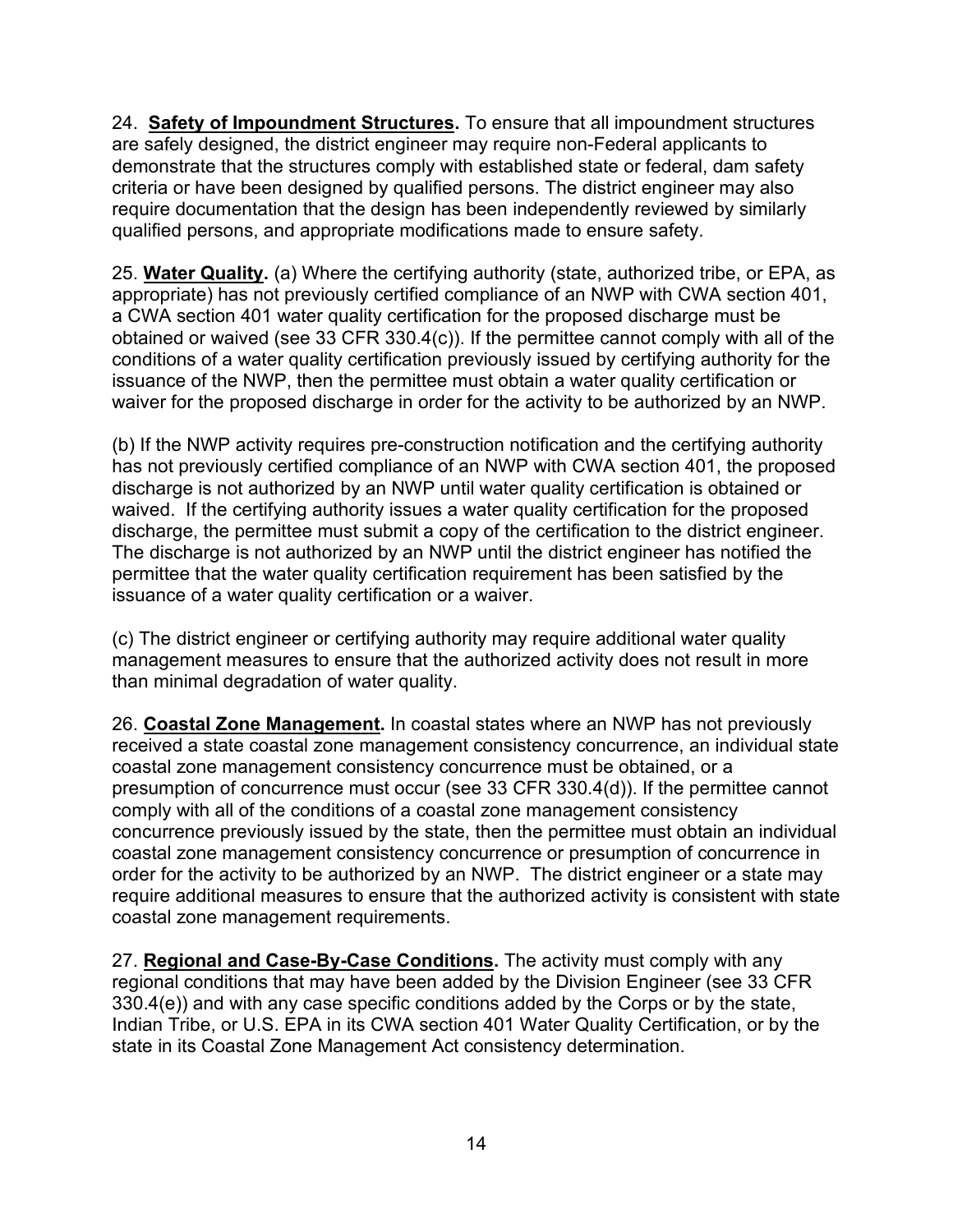28. **Use of Multiple Nationwide Permits.** The use of more than one NWP for a single and complete project is authorized, subject to the following restrictions:

(a) If only one of the NWPs used to authorize the single and complete project has a specified acreage limit, the acreage loss of waters of the United States cannot exceed the acreage limit of the NWP with the highest specified acreage limit. For example, if a road crossing over tidal waters is constructed under NWP 14, with associated bank stabilization authorized by NWP 13, the maximum acreage loss of waters of the United States for the total project cannot exceed 1/3-acre.

(b) If one or more of the NWPs used to authorize the single and complete project has specified acreage limits, the acreage loss of waters of the United States authorized by those NWPs cannot exceed their respective specified acreage limits. For example, if a commercial development is constructed under NWP 39, and the single and complete project includes the filling of an upland ditch authorized by NWP 46, the maximum acreage loss of waters of the United States for the commercial development under NWP 39 cannot exceed 1/2-acre, and the total acreage loss of waters of United States due to the NWP 39 and 46 activities cannot exceed 1 acre.

29. **Transfer of Nationwide Permit Verifications.** If the permittee sells the property associated with a nationwide permit verification, the permittee may transfer the nationwide permit verification to the new owner by submitting a letter to the appropriate Corps district office to validate the transfer. A copy of the nationwide permit verification must be attached to the letter, and the letter must contain the following statement and signature:

"When the structures or work authorized by this nationwide permit are still in existence at the time the property is transferred, the terms and conditions of this nationwide permit, including any special conditions, will continue to be binding on the new owner(s) of the property. To validate the transfer of this nationwide permit and the associated liabilities associated with compliance with its terms and conditions, have the transferee sign and date below."

\_\_\_\_\_\_\_\_\_\_\_\_\_\_\_\_\_\_\_\_\_\_\_\_\_\_\_\_\_\_\_\_\_\_\_\_\_\_\_\_\_\_\_\_\_ (Transferee)

(Date)

30. **Compliance Certification.** Each permittee who receives an NWP verification letter from the Corps must provide a signed certification documenting completion of the authorized activity and implementation of any required compensatory mitigation. The success of any required permittee-responsible mitigation, including the achievement of

\_\_\_\_\_\_\_\_\_\_\_\_\_\_\_\_\_\_\_\_\_\_\_\_\_\_\_\_\_\_\_\_\_\_\_\_\_\_\_\_\_\_\_\_\_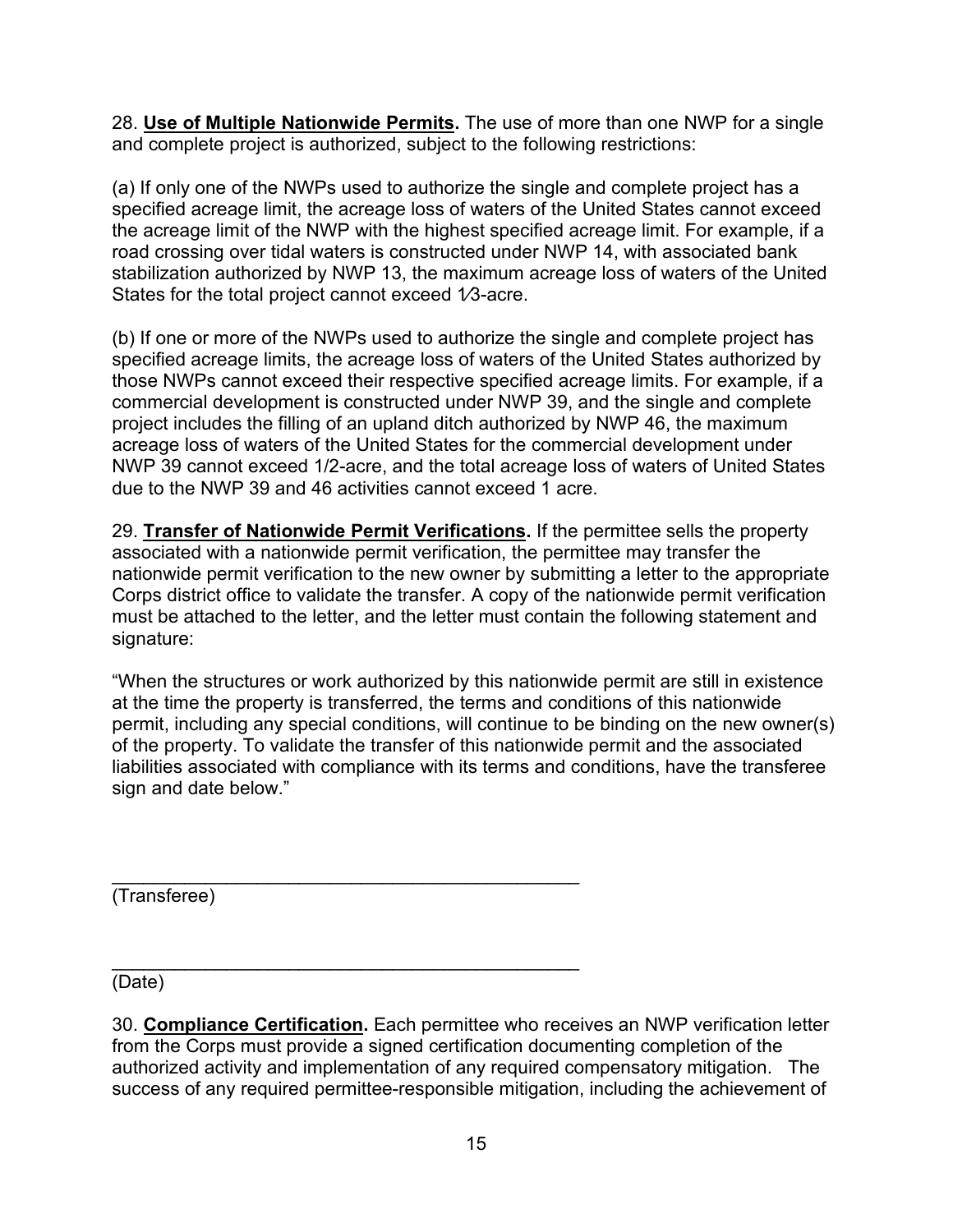ecological performance standards, will be addressed separately by the district engineer. The Corps will provide the permittee the certification document with the NWP verification letter. The certification document will include:

(a) A statement that the authorized activity was done in accordance with the NWP authorization, including any general, regional, or activity-specific conditions;

(b) A statement that the implementation of any required compensatory mitigation was completed in accordance with the permit conditions. If credits from a mitigation bank or in-lieu fee program are used to satisfy the compensatory mitigation requirements, the certification must include the documentation required by 33 CFR 332.3(l)(3) to confirm that the permittee secured the appropriate number and resource type of credits; and

(c) The signature of the permittee certifying the completion of the activity and mitigation.

The completed certification document must be submitted to the district engineer within 30 days of completion of the authorized activity or the implementation of any required compensatory mitigation, whichever occurs later.

31. **Activities Affecting Structures or Works Built by the United States.** If an NWP activity also requires review by, or permission from, the Corps pursuant to 33 U.S.C. 408 because it will alter or temporarily or permanently occupy or use a U.S. Army Corps of Engineers (USACE) federally authorized Civil Works project (a "USACE project"), the prospective permittee must submit a pre-construction notification. See paragraph (b)(10) of general condition 32. An activity that requires section 408 permission and/or review is not authorized by an NWP until the appropriate Corps office issues the section 408 permission or completes its review to alter, occupy, or use the USACE project, and the district engineer issues a written NWP verification.

32. **Pre-Construction Notification.** (a) *Timing*. Where required by the terms of the NWP, the prospective permittee must notify the district engineer by submitting a preconstruction notification (PCN) as early as possible. The district engineer must determine if the PCN is complete within 30 calendar days of the date of receipt and, if the PCN is determined to be incomplete, notify the prospective permittee within that 30 day period to request the additional information necessary to make the PCN complete. The request must specify the information needed to make the PCN complete. As a general rule, district engineers will request additional information necessary to make the PCN complete only once. However, if the prospective permittee does not provide all of the requested information, then the district engineer will notify the prospective permittee that the PCN is still incomplete and the PCN review process will not commence until all of the requested information has been received by the district engineer. The prospective permittee shall not begin the activity until either:

(1) He or she is notified in writing by the district engineer that the activity may proceed under the NWP with any special conditions imposed by the district or division engineer; or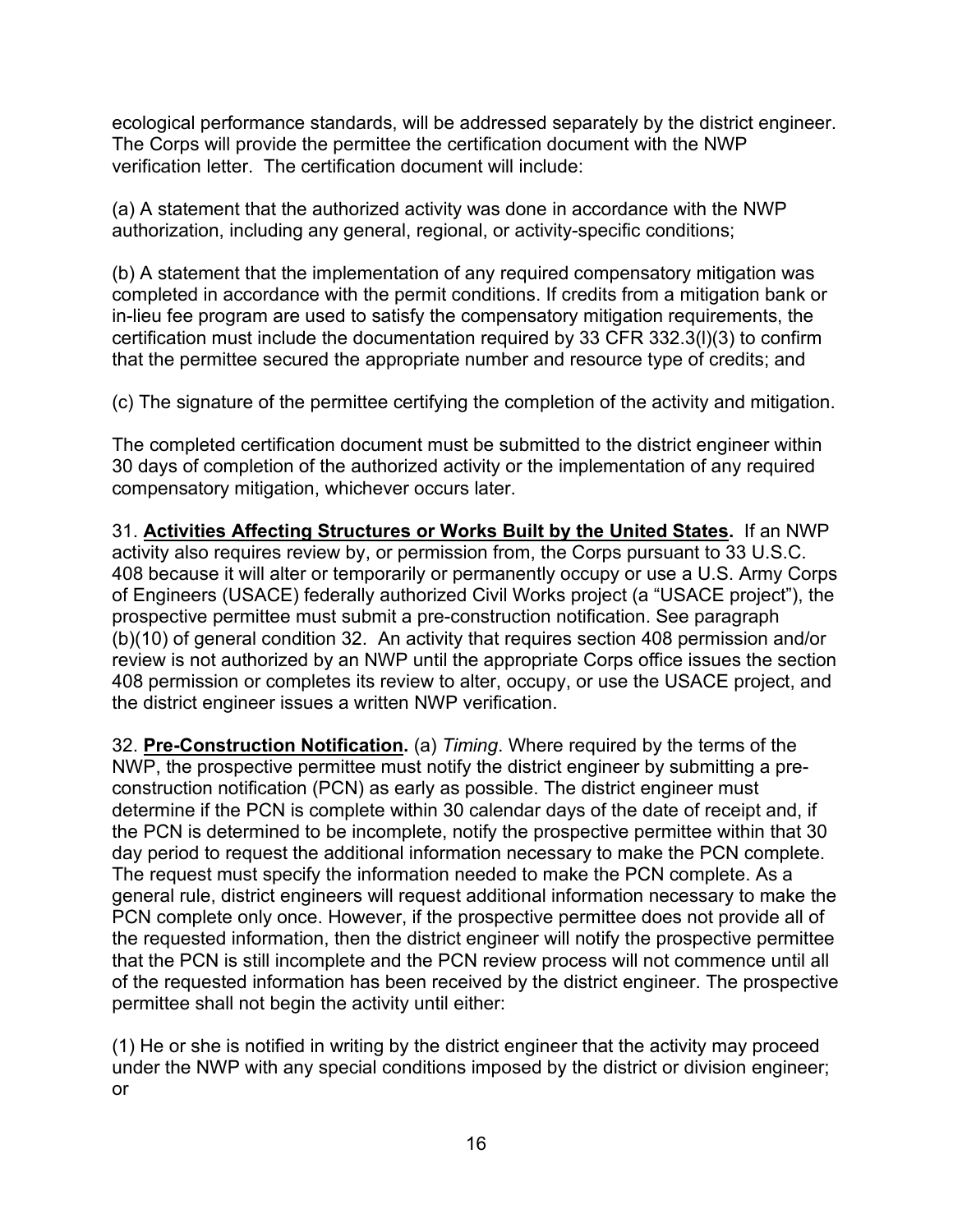(2) 45 calendar days have passed from the district engineer's receipt of the complete PCN and the prospective permittee has not received written notice from the district or division engineer. However, if the permittee was required to notify the Corps pursuant to general condition 18 that listed species or critical habitat might be affected or are in the vicinity of the activity, or to notify the Corps pursuant to general condition 20 that the activity might have the potential to cause effects to historic properties, the permittee cannot begin the activity until receiving written notification from the Corps that there is "no effect" on listed species or "no potential to cause effects" on historic properties, or that any consultation required under Section 7 of the Endangered Species Act (see 33 CFR 330.4(f)) and/or section 106 of the National Historic Preservation Act (see 33 CFR 330.4(g)) has been completed. If the proposed activity requires a written waiver to exceed specified limits of an NWP, the permittee may not begin the activity until the district engineer issues the waiver. If the district or division engineer notifies the permittee in writing that an individual permit is required within 45 calendar days of receipt of a complete PCN, the permittee cannot begin the activity until an individual permit has been obtained. Subsequently, the permittee's right to proceed under the NWP may be modified, suspended, or revoked only in accordance with the procedure set forth in 33 CFR 330.5(d)(2).

(b) *Contents of Pre-Construction Notification*: The PCN must be in writing and include the following information:

(1) Name, address and telephone numbers of the prospective permittee;

(2) Location of the proposed activity;

(3) Identify the specific NWP or NWP(s) the prospective permittee wants to use to authorize the proposed activity;

(4) (i) A description of the proposed activity; the activity's purpose; direct and indirect adverse environmental effects the activity would cause, including the anticipated amount of loss of wetlands, other special aquatic sites, and other waters expected to result from the NWP activity, in acres, linear feet, or other appropriate unit of measure; a description of any proposed mitigation measures intended to reduce the adverse environmental effects caused by the proposed activity; and any other NWP(s), regional general permit(s), or individual permit(s) used or intended to be used to authorize any part of the proposed project or any related activity, including other separate and distant crossings for linear projects that require Department of the Army authorization but do not require pre-construction notification. The description of the proposed activity and any proposed mitigation measures should be sufficiently detailed to allow the district engineer to determine that the adverse environmental effects of the activity will be no more than minimal and to determine the need for compensatory mitigation or other mitigation measures.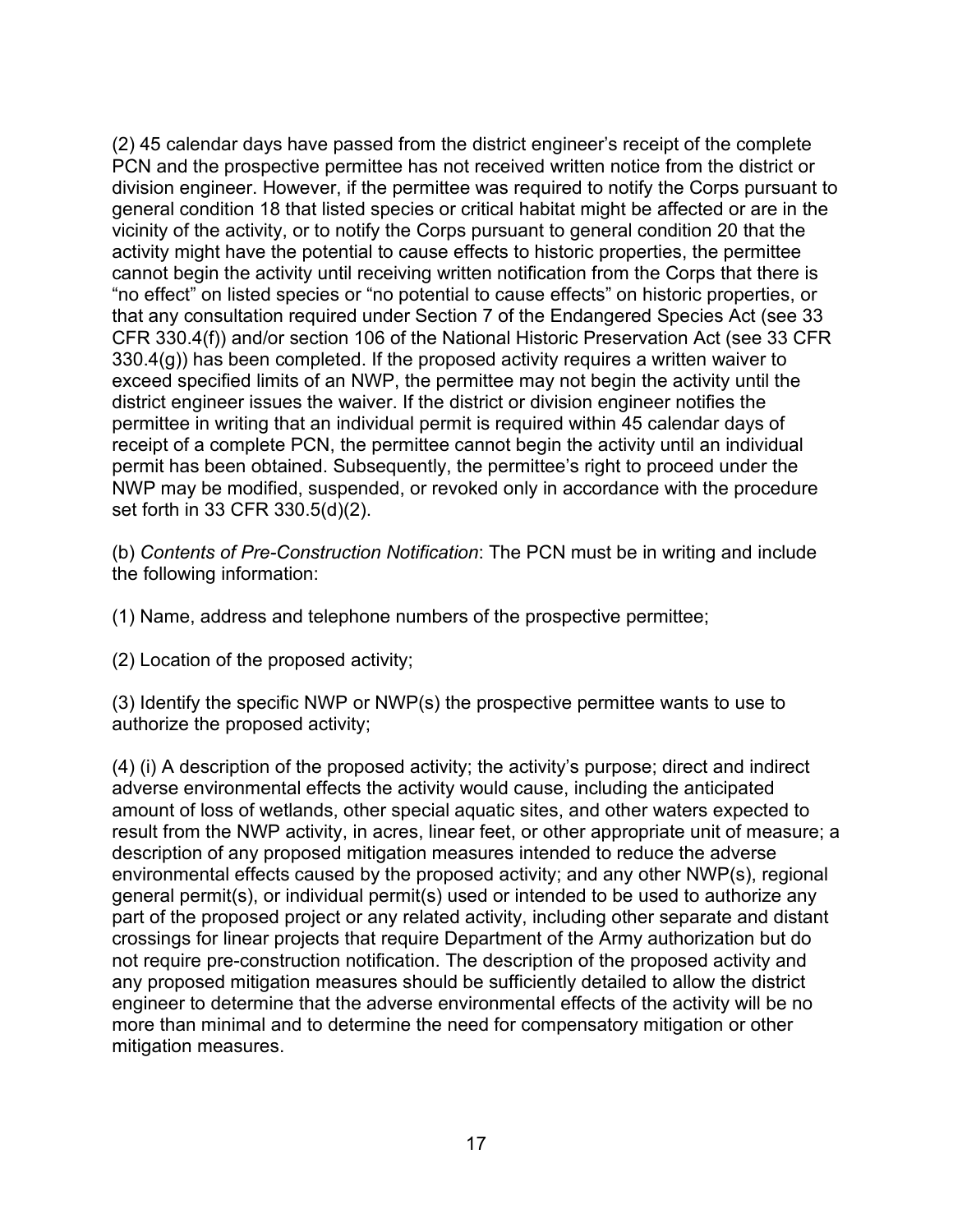(ii) For linear projects where one or more single and complete crossings require preconstruction notification, the PCN must include the quantity of anticipated losses of wetlands, other special aquatic sites, and other waters for each single and complete crossing of those wetlands, other special aquatic sites, and other waters (including those single and complete crossings authorized by an NWP but do not require PCNs). This information will be used by the district engineer to evaluate the cumulative adverse environmental effects of the proposed linear project, and does not change those non-PCN NWP activities into NWP PCNs.

(iii) Sketches should be provided when necessary to show that the activity complies with the terms of the NWP. (Sketches usually clarify the activity and when provided results in a quicker decision. Sketches should contain sufficient detail to provide an illustrative description of the proposed activity (e.g., a conceptual plan), but do not need to be detailed engineering plans);

(5) The PCN must include a delineation of wetlands, other special aquatic sites, and other waters, such as lakes and ponds, and perennial and intermittent streams, on the project site. Wetland delineations must be prepared in accordance with the current method required by the Corps. The permittee may ask the Corps to delineate the special aquatic sites and other waters on the project site, but there may be a delay if the Corps does the delineation, especially if the project site is large or contains many wetlands, other special aquatic sites, and other waters. Furthermore, the 45-day period will not start until the delineation has been submitted to or completed by the Corps, as appropriate;

(6) If the proposed activity will result in the loss of greater than 1/10-acre of wetlands or 3/100-acre of stream bed and a PCN is required, the prospective permittee must submit a statement describing how the mitigation requirement will be satisfied, or explaining why the adverse environmental effects are no more than minimal and why compensatory mitigation should not be required. As an alternative, the prospective permittee may submit a conceptual or detailed mitigation plan.

(7) For non-federal permittees, if any listed species (or species proposed for listing) or designated critical habitat (or critical habitat proposed for such designation) might be affected or is in the vicinity of the activity, or if the activity is located in designated critical habitat (or critical habitat proposed for such designation), the PCN must include the name(s) of those endangered or threatened species (or species proposed for listing) that might be affected by the proposed activity or utilize the designated critical habitat (or critical habitat proposed for such designation) that might be affected by the proposed activity. For NWP activities that require pre-construction notification, Federal permittees must provide documentation demonstrating compliance with the Endangered Species Act;

(8) For non-federal permittees, if the NWP activity might have the potential to cause effects to a historic property listed on, determined to be eligible for listing on, or potentially eligible for listing on, the National Register of Historic Places, the PCN must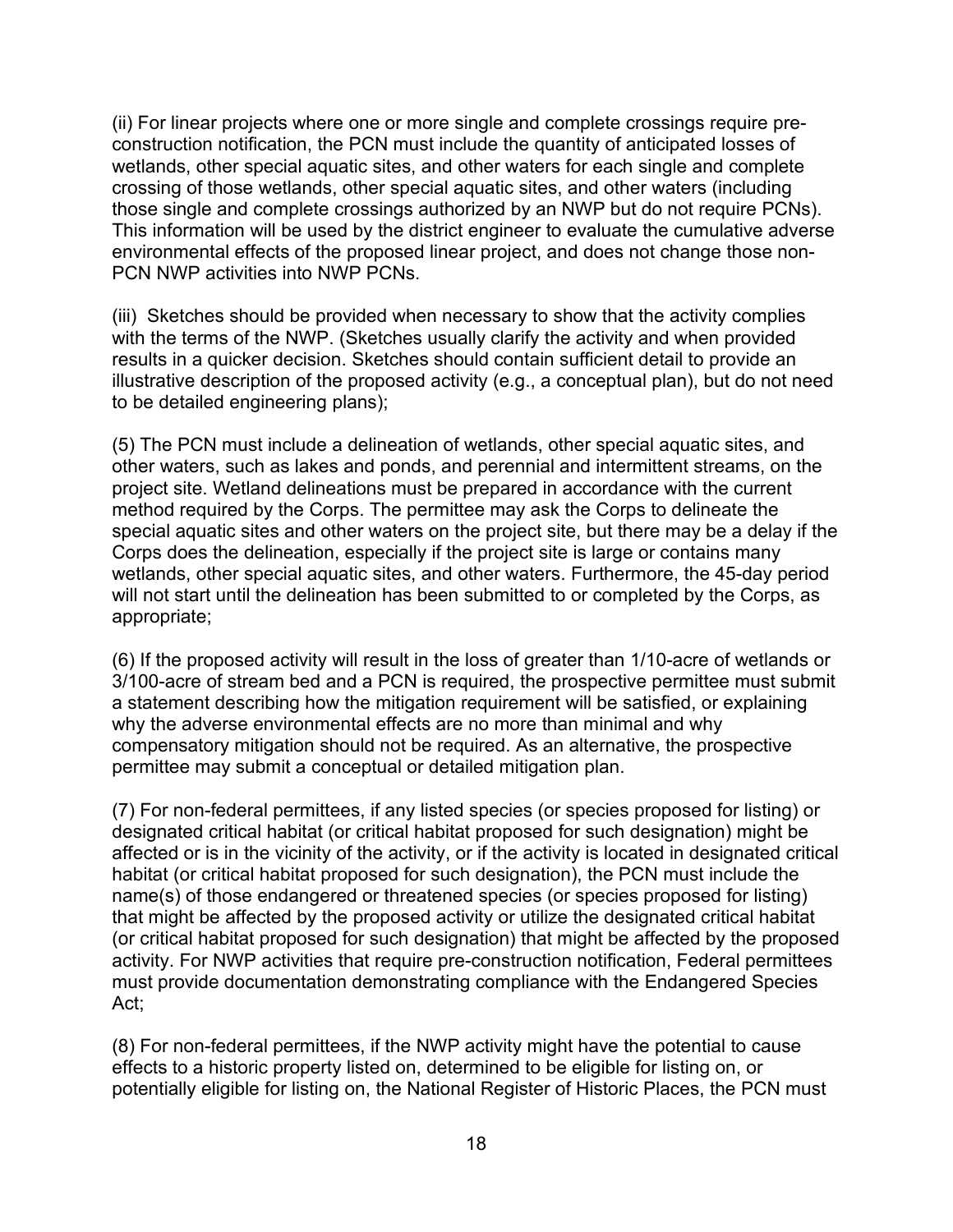state which historic property might have the potential to be affected by the proposed activity or include a vicinity map indicating the location of the historic property. For NWP activities that require pre-construction notification, Federal permittees must provide documentation demonstrating compliance with section 106 of the National Historic Preservation Act;

(9) For an activity that will occur in a component of the National Wild and Scenic River System, or in a river officially designated by Congress as a "study river" for possible inclusion in the system while the river is in an official study status, the PCN must identify the Wild and Scenic River or the "study river" (see general condition 16); and

(10) For an NWP activity that requires permission from, or review by, the Corps pursuant to 33 U.S.C. 408 because it will alter or temporarily or permanently occupy or use a U.S. Army Corps of Engineers federally authorized civil works project, the preconstruction notification must include a statement confirming that the project proponent has submitted a written request for section 408 permission from, or review by, the Corps office having jurisdiction over that USACE project.

(c) *Form of Pre-Construction Notification*: The nationwide permit pre-construction notification form (Form ENG 6082) should be used for NWP PCNs. A letter containing the required information may also be used. Applicants may provide electronic files of PCNs and supporting materials if the district engineer has established tools and procedures for electronic submittals.

(d) *Agency Coordination*: (1) The district engineer will consider any comments from Federal and state agencies concerning the proposed activity's compliance with the terms and conditions of the NWPs and the need for mitigation to reduce the activity's adverse environmental effects so that they are no more than minimal.

(2) Agency coordination is required for: (i) all NWP activities that require preconstruction notification and result in the loss of greater than 1/2-acre of waters of the United States; (ii) NWP 13 activities in excess of 500 linear feet, fills greater than one cubic yard per running foot, or involve discharges of dredged or fill material into special aquatic sites; and (iii) NWP 54 activities in excess of 500 linear feet, or that extend into the waterbody more than 30 feet from the mean low water line in tidal waters or the ordinary high water mark in the Great Lakes.

(3) When agency coordination is required, the district engineer will immediately provide (e.g., via e-mail, facsimile transmission, overnight mail, or other expeditious manner) a copy of the complete PCN to the appropriate Federal or state offices (FWS, state natural resource or water quality agency, EPA, and, if appropriate, the NMFS). With the exception of NWP 37, these agencies will have 10 calendar days from the date the material is transmitted to notify the district engineer via telephone, facsimile transmission, or e-mail that they intend to provide substantive, site-specific comments. The comments must explain why the agency believes the adverse environmental effects will be more than minimal. If so contacted by an agency, the district engineer will wait an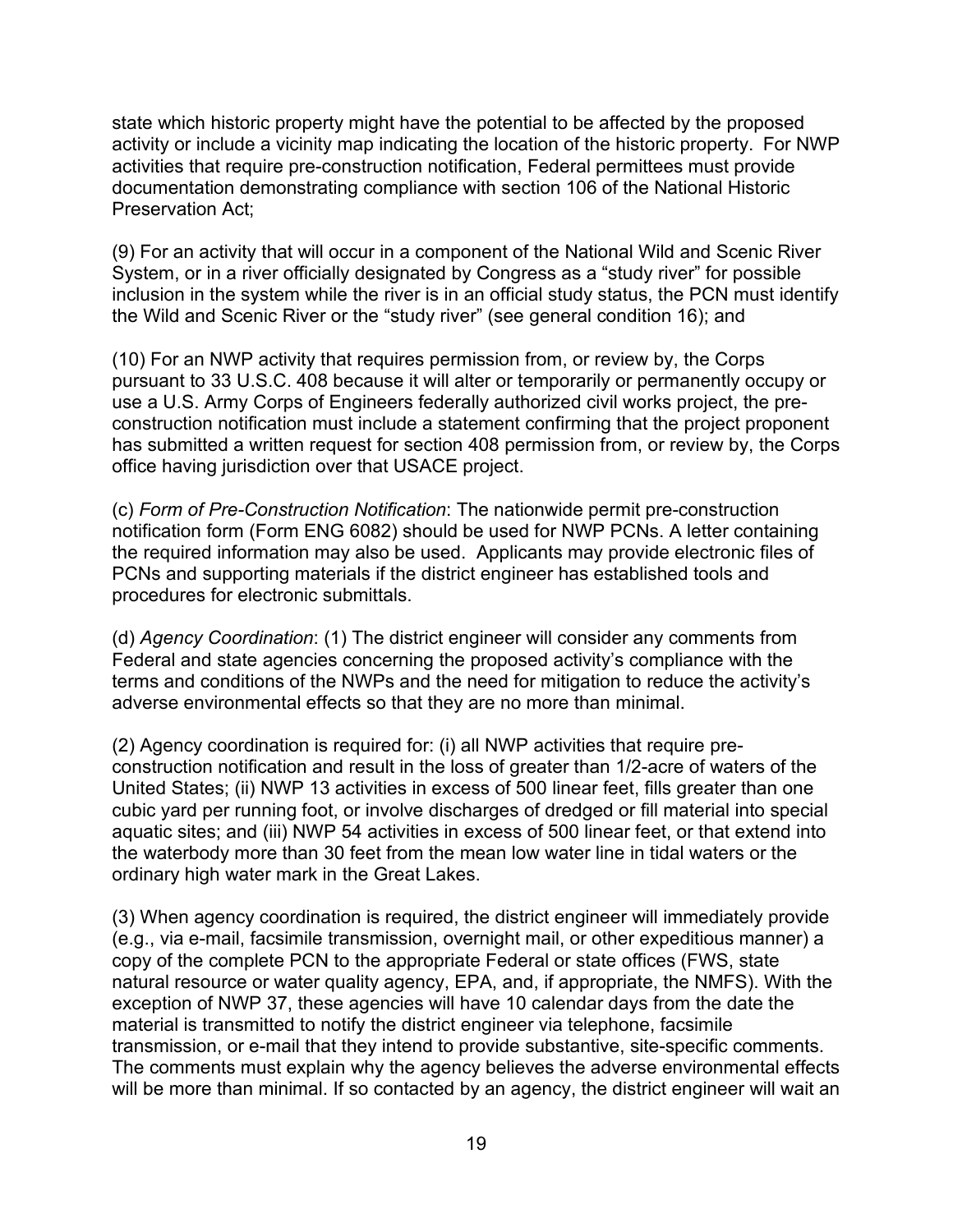additional 15 calendar days before making a decision on the pre-construction notification. The district engineer will fully consider agency comments received within the specified time frame concerning the proposed activity's compliance with the terms and conditions of the NWPs, including the need for mitigation to ensure that the net adverse environmental effects of the proposed activity are no more than minimal. The district engineer will provide no response to the resource agency, except as provided below. The district engineer will indicate in the administrative record associated with each pre-construction notification that the resource agencies' concerns were considered. For NWP 37, the emergency watershed protection and rehabilitation activity may proceed immediately in cases where there is an unacceptable hazard to life or a significant loss of property or economic hardship will occur. The district engineer will consider any comments received to decide whether the NWP 37 authorization should be modified, suspended, or revoked in accordance with the procedures at 33 CFR 330.5.

(4) In cases of where the prospective permittee is not a Federal agency, the district engineer will provide a response to NMFS within 30 calendar days of receipt of any Essential Fish Habitat conservation recommendations, as required by section 305(b)(4)(B) of the Magnuson-Stevens Fishery Conservation and Management Act.

(5) Applicants are encouraged to provide the Corps with either electronic files or multiple copies of pre-construction notifications to expedite agency coordination.

## **2021 District Engineer's Decision**

1. In reviewing the PCN for the proposed activity, the district engineer will determine whether the activity authorized by the NWP will result in more than minimal individual or cumulative adverse environmental effects or may be contrary to the public interest. If a project proponent requests authorization by a specific NWP, the district engineer should issue the NWP verification for that activity if it meets the terms and conditions of that NWP, unless he or she determines, after considering mitigation, that the proposed activity will result in more than minimal individual and cumulative adverse effects on the aquatic environment and other aspects of the public interest and exercises discretionary authority to require an individual permit for the proposed activity. For a linear project, this determination will include an evaluation of the single and complete crossings of waters of the United States that require PCNs to determine whether they individually satisfy the terms and conditions of the NWP(s), as well as the cumulative effects caused by all of the crossings of waters of the United States authorized by an NWP. If an applicant requests a waiver of an applicable limit, as provided for in NWPs 13, 36, or 54, the district engineer will only grant the waiver upon a written determination that the NWP activity will result in only minimal individual and cumulative adverse environmental effects.

2. When making minimal adverse environmental effects determinations the district engineer will consider the direct and indirect effects caused by the NWP activity. He or she will also consider the cumulative adverse environmental effects caused by activities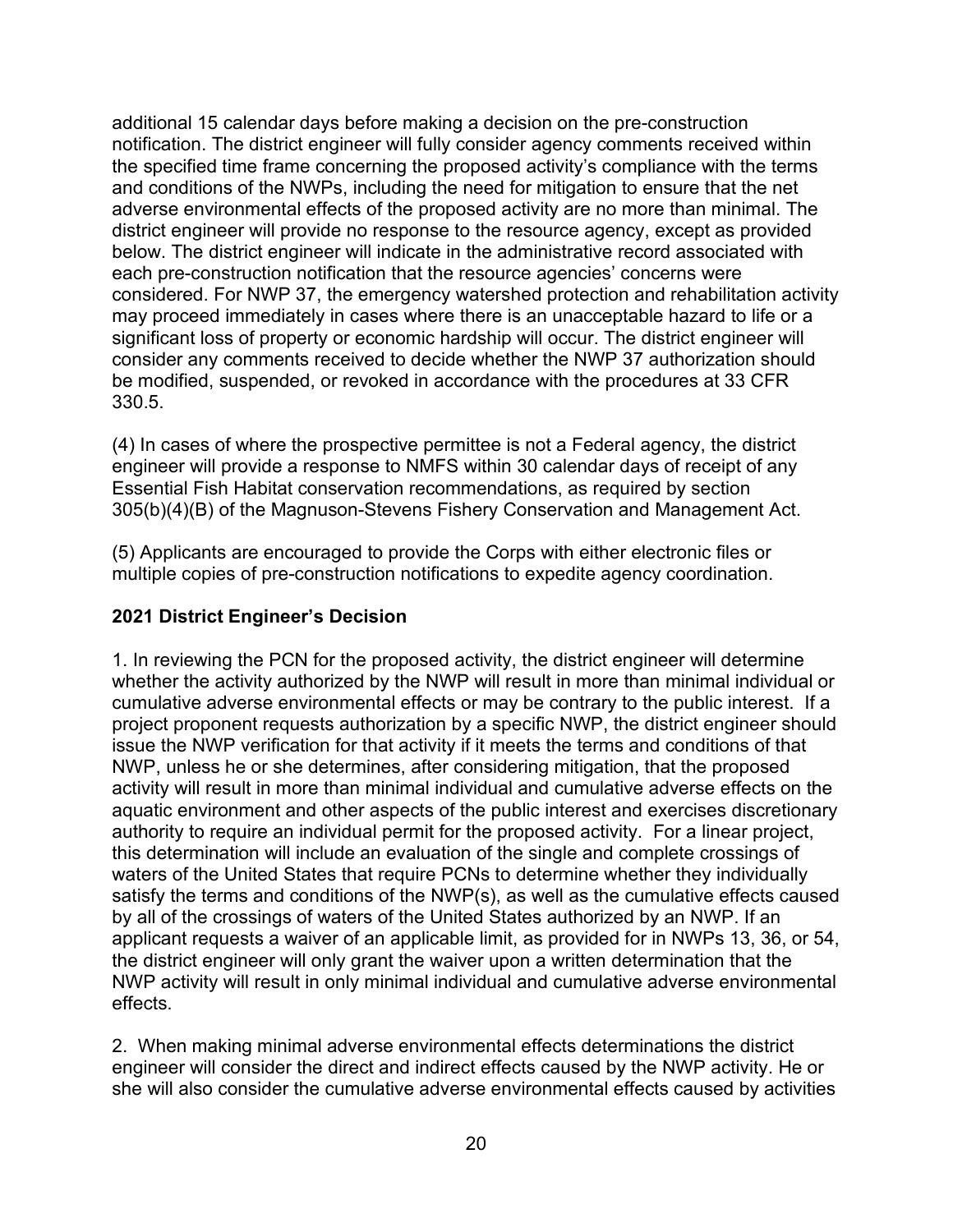authorized by an NWP and whether those cumulative adverse environmental effects are no more than minimal. The district engineer will also consider site specific factors, such as the environmental setting in the vicinity of the NWP activity, the type of resource that will be affected by the NWP activity, the functions provided by the aquatic resources that will be affected by the NWP activity, the degree or magnitude to which the aquatic resources perform those functions, the extent that aquatic resource functions will be lost as a result of the NWP activity (e.g., partial or complete loss), the duration of the adverse effects (temporary or permanent), the importance of the aquatic resource functions to the region (e.g., watershed or ecoregion), and mitigation required by the district engineer. If an appropriate functional or condition assessment method is available and practicable to use, that assessment method may be used by the district engineer to assist in the minimal adverse environmental effects determination. The district engineer may add case-specific special conditions to the NWP authorization to address site-specific environmental concerns.

3. If the proposed activity requires a PCN and will result in a loss of greater than 1/10 acre of wetlands or 3/100-acre of stream bed, the prospective permittee should submit a mitigation proposal with the PCN. Applicants may also propose compensatory mitigation for NWP activities with smaller impacts, or for impacts to other types of waters. The district engineer will consider any proposed compensatory mitigation or other mitigation measures the applicant has included in the proposal in determining whether the net adverse environmental effects of the proposed activity are no more than minimal. The compensatory mitigation proposal may be either conceptual or detailed. If the district engineer determines that the activity complies with the terms and conditions of the NWP and that the adverse environmental effects are no more than minimal, after considering mitigation, the district engineer will notify the permittee and include any activity-specific conditions in the NWP verification the district engineer deems necessary. Conditions for compensatory mitigation requirements must comply with the appropriate provisions at 33 CFR 332.3(k). The district engineer must approve the final mitigation plan before the permittee commences work in waters of the United States, unless the district engineer determines that prior approval of the final mitigation plan is not practicable or not necessary to ensure timely completion of the required compensatory mitigation. If the prospective permittee elects to submit a compensatory mitigation plan with the PCN, the district engineer will expeditiously review the proposed compensatory mitigation plan. The district engineer must review the proposed compensatory mitigation plan within 45 calendar days of receiving a complete PCN and determine whether the proposed mitigation would ensure that the NWP activity results in no more than minimal adverse environmental effects. If the net adverse environmental effects of the NWP activity (after consideration of the mitigation proposal) are determined by the district engineer to be no more than minimal, the district engineer will provide a timely written response to the applicant. The response will state that the NWP activity can proceed under the terms and conditions of the NWP, including any activity-specific conditions added to the NWP authorization by the district engineer.

4. If the district engineer determines that the adverse environmental effects of the proposed activity are more than minimal, then the district engineer will notify the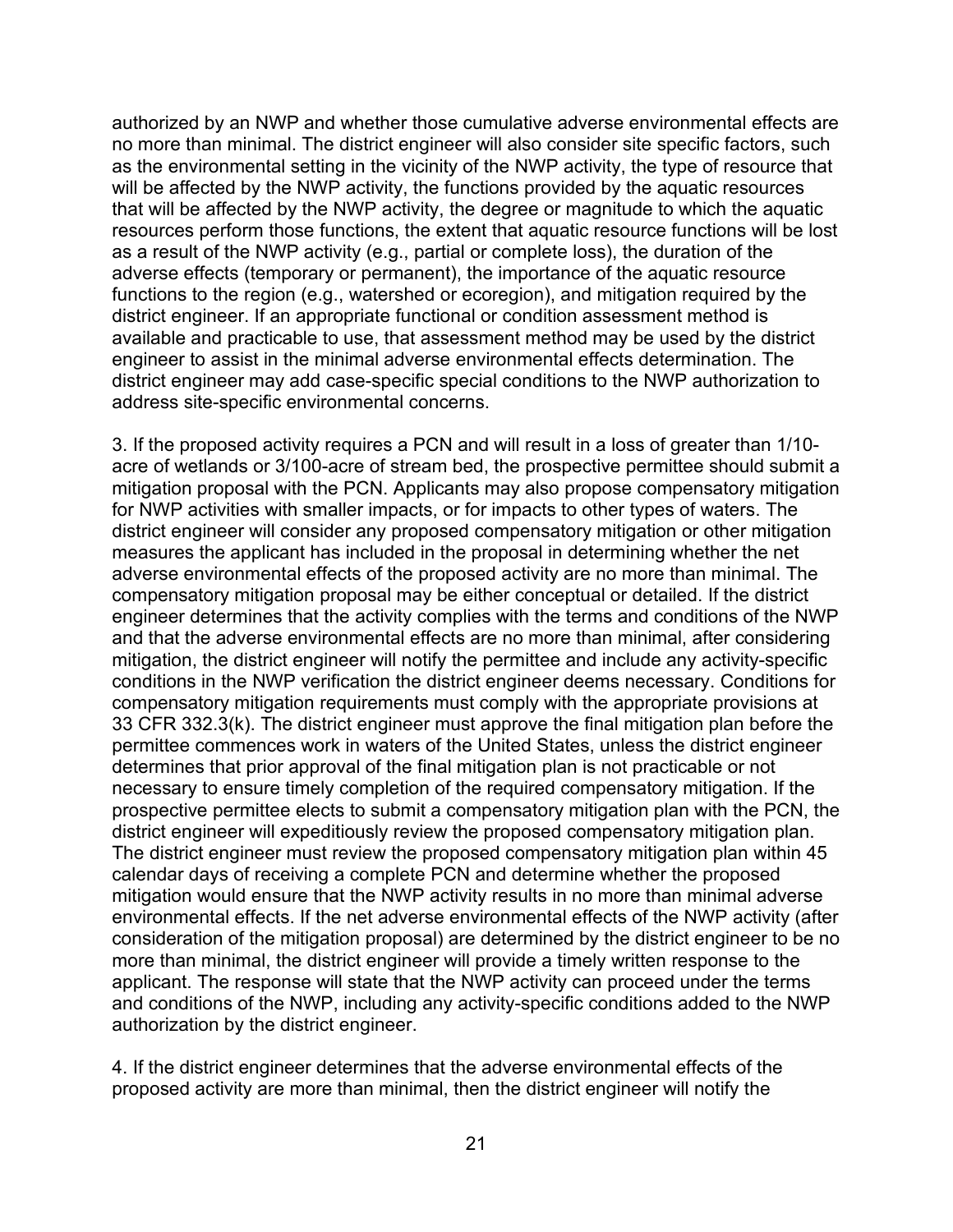applicant either: (a) that the activity does not qualify for authorization under the NWP and instruct the applicant on the procedures to seek authorization under an individual permit; (b) that the activity is authorized under the NWP subject to the applicant's submission of a mitigation plan that would reduce the adverse environmental effects so that they are no more than minimal; or (c) that the activity is authorized under the NWP with specific modifications or conditions. Where the district engineer determines that mitigation is required to ensure no more than minimal adverse environmental effects, the activity will be authorized within the 45-day PCN period (unless additional time is required to comply with general conditions 18, 20, and/or 31), with activity-specific conditions that state the mitigation requirements. The authorization will include the necessary conceptual or detailed mitigation plan or a requirement that the applicant submit a mitigation plan that would reduce the adverse environmental effects so that they are no more than minimal. When compensatory mitigation is required, no work in waters of the United States may occur until the district engineer has approved a specific mitigation plan or has determined that prior approval of a final mitigation plan is not practicable or not necessary to ensure timely completion of the required compensatory mitigation.

### **2021 Further Information**

1. District engineers have authority to determine if an activity complies with the terms and conditions of an NWP.

2. NWPs do not obviate the need to obtain other federal, state, or local permits, approvals, or authorizations required by law.

3. NWPs do not grant any property rights or exclusive privileges.

4. NWPs do not authorize any injury to the property or rights of others.

5. NWPs do not authorize interference with any existing or proposed Federal project (see general condition 31).

### **2021 Nationwide Permit Definitions**

**Best management practices (BMPs):** Policies, practices, procedures, or structures implemented to mitigate the adverse environmental effects on surface water quality resulting from development. BMPs are categorized as structural or non-structural.

**Compensatory mitigation:** The restoration (re-establishment or rehabilitation), establishment (creation), enhancement, and/or in certain circumstances preservation of aquatic resources for the purposes of offsetting unavoidable adverse impacts which remain after all appropriate and practicable avoidance and minimization has been achieved.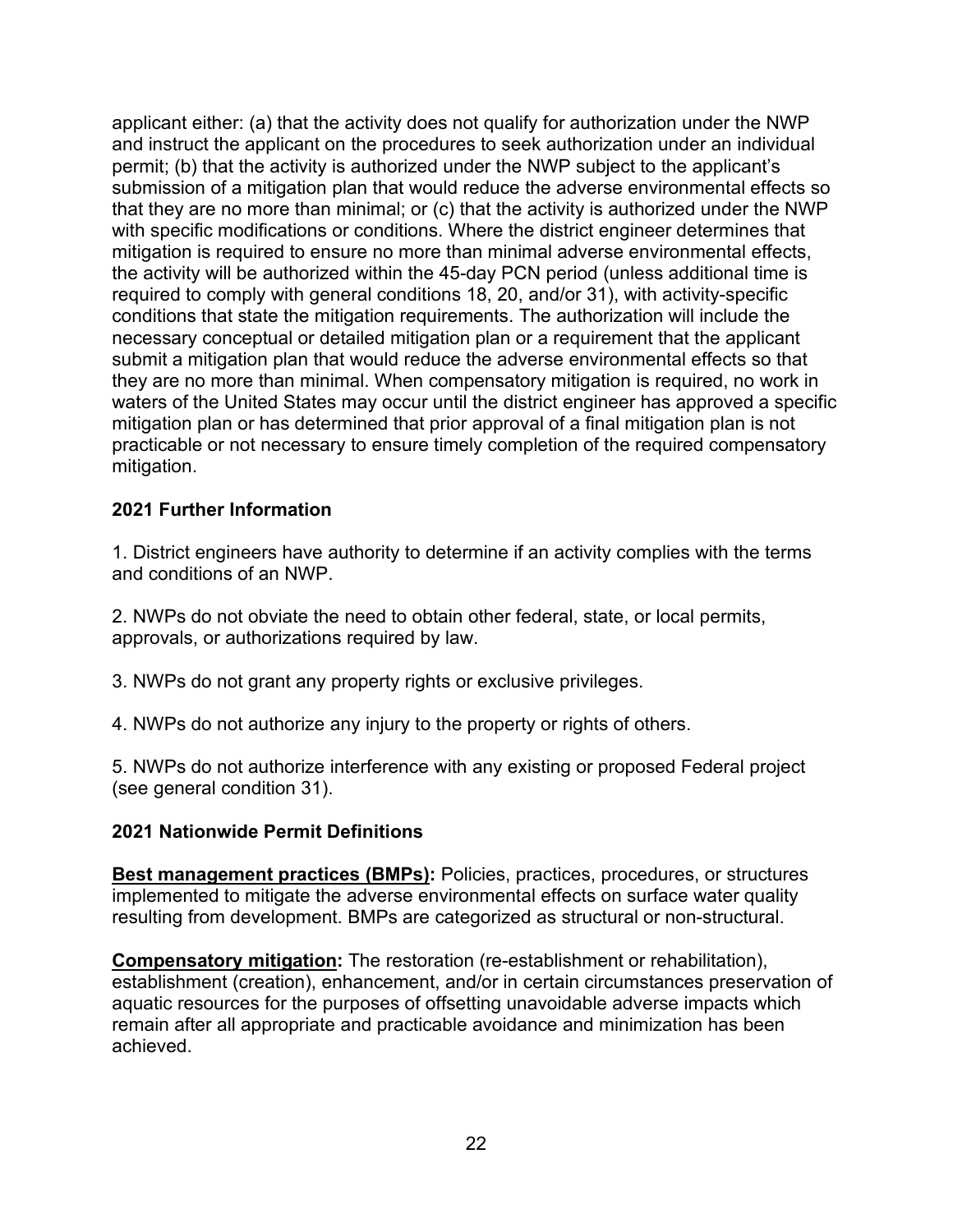**Currently serviceable:** Useable as is or with some maintenance, but not so degraded as to essentially require reconstruction.

**Direct effects:** Effects that are caused by the activity and occur at the same time and place.

**Discharge:** The term "discharge" means any discharge of dredged or fill material into waters of the United States.

**Ecological reference:** A model used to plan and design an aquatic habitat and riparian area restoration, enhancement, or establishment activity under NWP 27. An ecological reference may be based on the structure, functions, and dynamics of an aquatic habitat type or a riparian area type that currently exists in the region where the proposed NWP 27 activity is located. Alternatively, an ecological reference may be based on a conceptual model for the aquatic habitat type or riparian area type to be restored, enhanced, or established as a result of the proposed NWP 27 activity. An ecological reference takes into account the range of variation of the aquatic habitat type or riparian area type in the region.

**Enhancement:** The manipulation of the physical, chemical, or biological characteristics of an aquatic resource to heighten, intensify, or improve a specific aquatic resource function(s). Enhancement results in the gain of selected aquatic resource function(s), but may also lead to a decline in other aquatic resource function(s). Enhancement does not result in a gain in aquatic resource area.

**Establishment (creation):** The manipulation of the physical, chemical, or biological characteristics present to develop an aquatic resource that did not previously exist at an upland site. Establishment results in a gain in aquatic resource area.

**High Tide Line:** The line of intersection of the land with the water's surface at the maximum height reached by a rising tide. The high tide line may be determined, in the absence of actual data, by a line of oil or scum along shore objects, a more or less continuous deposit of fine shell or debris on the foreshore or berm, other physical markings or characteristics, vegetation lines, tidal gages, or other suitable means that delineate the general height reached by a rising tide. The line encompasses spring high tides and other high tides that occur with periodic frequency but does not include storm surges in which there is a departure from the normal or predicted reach of the tide due to the piling up of water against a coast by strong winds such as those accompanying a hurricane or other intense storm.

**Historic Property:** Any prehistoric or historic district, site (including archaeological site), building, structure, or other object included in, or eligible for inclusion in, the National Register of Historic Places maintained by the Secretary of the Interior. This term includes artifacts, records, and remains that are related to and located within such properties. The term includes properties of traditional religious and cultural importance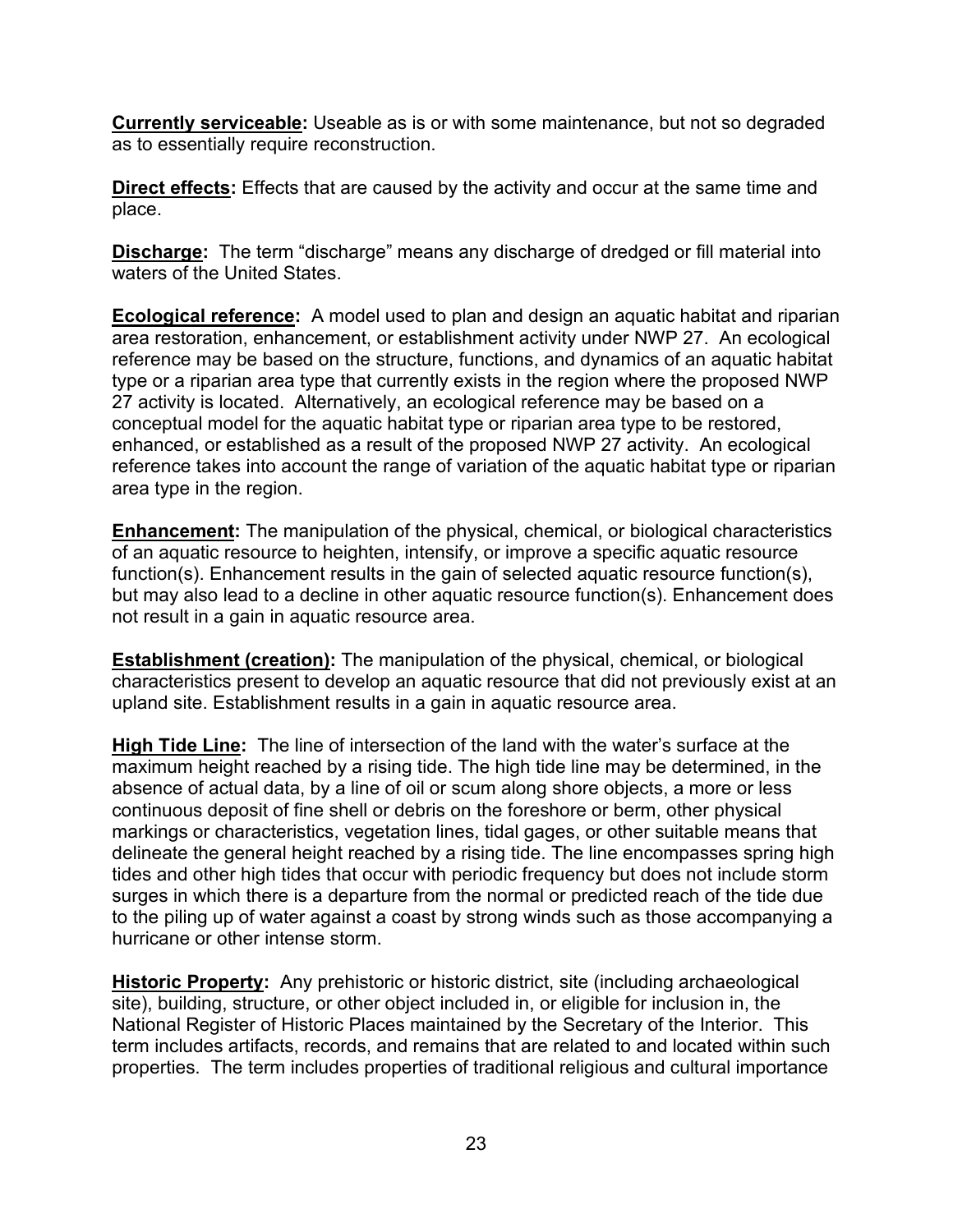to an Indian tribe or Native Hawaiian organization and that meet the National Register criteria (36 CFR part 60).

**Independent utility:** A test to determine what constitutes a single and complete nonlinear project in the Corps Regulatory Program. A project is considered to have independent utility if it would be constructed absent the construction of other projects in the project area. Portions of a multi-phase project that depend upon other phases of the project do not have independent utility. Phases of a project that would be constructed even if the other phases were not built can be considered as separate single and complete projects with independent utility.

**Indirect effects:** Effects that are caused by the activity and are later in time or farther removed in distance, but are still reasonably foreseeable.

**Loss of waters of the United States:** Waters of the United States that are permanently adversely affected by filling, flooding, excavation, or drainage because of the regulated activity. The loss of stream bed includes the acres of stream bed that are permanently adversely affected by filling or excavation because of the regulated activity. Permanent adverse effects include permanent discharges of dredged or fill material that change an aquatic area to dry land, increase the bottom elevation of a waterbody, or change the use of a waterbody. The acreage of loss of waters of the United States is a threshold measurement of the impact to jurisdictional waters or wetlands for determining whether a project may qualify for an NWP; it is not a net threshold that is calculated after considering compensatory mitigation that may be used to offset losses of aquatic functions and services. Waters of the United States temporarily filled, flooded, excavated, or drained, but restored to pre-construction contours and elevations after construction, are not included in the measurement of loss of waters of the United States. Impacts resulting from activities that do not require Department of the Army authorization, such as activities eligible for exemptions under section 404(f) of the Clean Water Act, are not considered when calculating the loss of waters of the United States.

**Navigable waters:** Waters subject to section 10 of the Rivers and Harbors Act of 1899. These waters are defined at 33 CFR part 329.

**Non-tidal wetland:** A non-tidal wetland is a wetland that is not subject to the ebb and flow of tidal waters. Non-tidal wetlands contiguous to tidal waters are located landward of the high tide line (i.e., spring high tide line).

**Open water:** For purposes of the NWPs, an open water is any area that in a year with normal patterns of precipitation has water flowing or standing above ground to the extent that an ordinary high water mark can be determined. Aquatic vegetation within the area of flowing or standing water is either non-emergent, sparse, or absent. Vegetated shallows are considered to be open waters. Examples of "open waters" include rivers, streams, lakes, and ponds.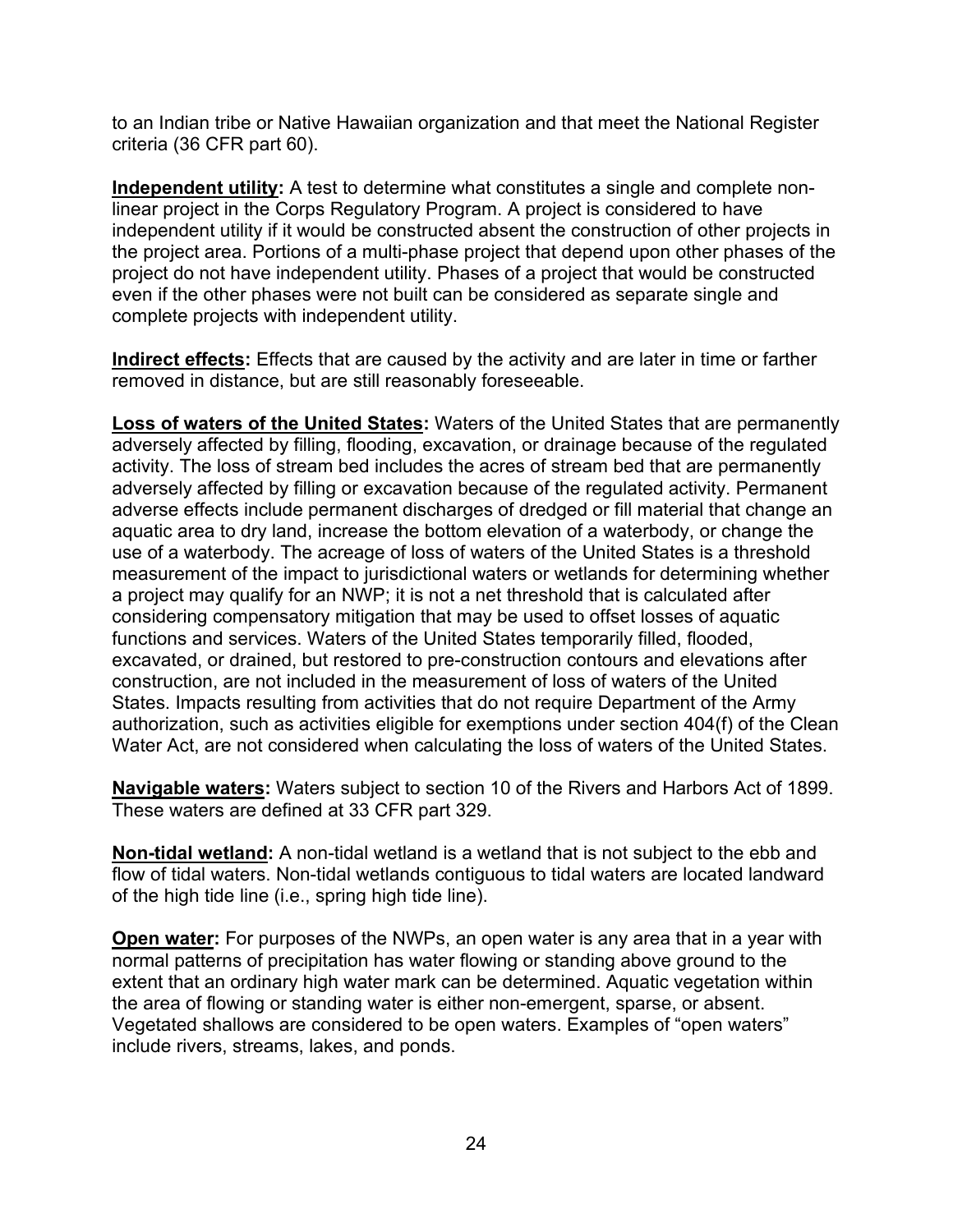**Ordinary High Water Mark:** The term ordinary high water mark means that line on the shore established by the fluctuations of water and indicated by physical characteristics such as a clear, natural line impressed on the bank, shelving, changes in the character of soil, destruction of terrestrial vegetation, the presence of litter and debris, or other appropriate means that consider the characteristics of the surrounding areas.

**Perennial stream:** A perennial stream has surface water flowing continuously yearround during a typical year.

**Practicable:** Available and capable of being done after taking into consideration cost, existing technology, and logistics in light of overall project purposes.

**Pre-construction notification:** A request submitted by the project proponent to the Corps for confirmation that a particular activity is authorized by nationwide permit. The request may be a permit application, letter, or similar document that includes information about the proposed work and its anticipated environmental effects. Preconstruction notification may be required by the terms and conditions of a nationwide permit, or by regional conditions. A pre-construction notification may be voluntarily submitted in cases where pre-construction notification is not required and the project proponent wants confirmation that the activity is authorized by nationwide permit.

**Preservation:** The removal of a threat to, or preventing the decline of, aquatic resources by an action in or near those aquatic resources. This term includes activities commonly associated with the protection and maintenance of aquatic resources through the implementation of appropriate legal and physical mechanisms. Preservation does not result in a gain of aquatic resource area or functions.

**Re-establishment:** The manipulation of the physical, chemical, or biological characteristics of a site with the goal of returning natural/historic functions to a former aquatic resource. Re-establishment results in rebuilding a former aquatic resource and results in a gain in aquatic resource area and functions.

**Rehabilitation:** The manipulation of the physical, chemical, or biological characteristics of a site with the goal of repairing natural/historic functions to a degraded aquatic resource. Rehabilitation results in a gain in aquatic resource function, but does not result in a gain in aquatic resource area.

**Restoration:** The manipulation of the physical, chemical, or biological characteristics of a site with the goal of returning natural/historic functions to a former or degraded aquatic resource. For the purpose of tracking net gains in aquatic resource area, restoration is divided into two categories: re-establishment and rehabilitation.

**Riffle and pool complex:** Riffle and pool complexes are special aquatic sites under the 404(b)(1) Guidelines. Riffle and pool complexes sometimes characterize steep gradient sections of streams. Such stream sections are recognizable by their hydraulic characteristics. The rapid movement of water over a course substrate in riffles results in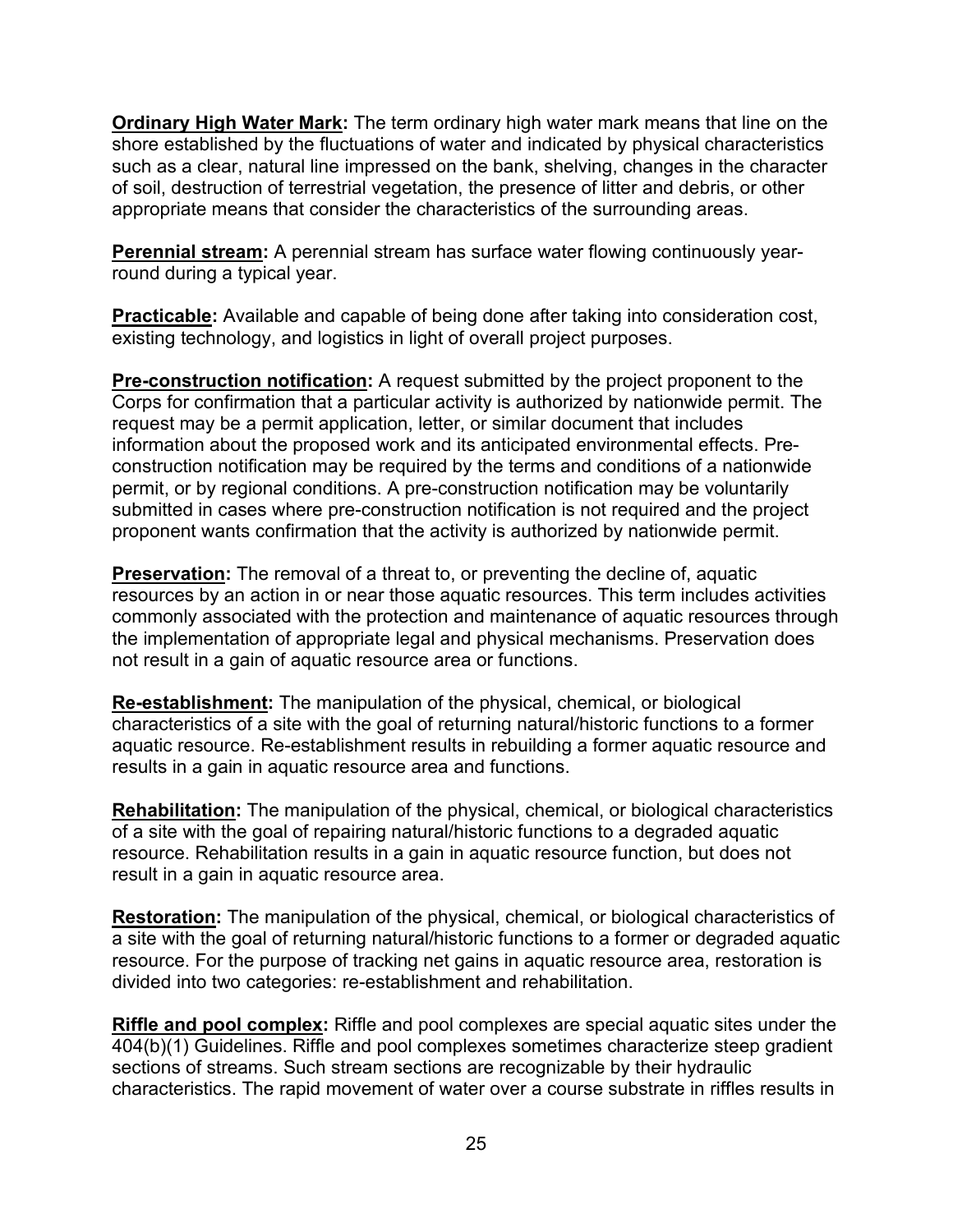a rough flow, a turbulent surface, and high dissolved oxygen levels in the water. Pools are deeper areas associated with riffles. A slower stream velocity, a streaming flow, a smooth surface, and a finer substrate characterize pools.

**Riparian areas:** Riparian areas are lands next to streams, lakes, and estuarine-marine shorelines. Riparian areas are transitional between terrestrial and aquatic ecosystems, through which surface and subsurface hydrology connects riverine, lacustrine, estuarine, and marine waters with their adjacent wetlands, non-wetland waters, or uplands. Riparian areas provide a variety of ecological functions and services and help improve or maintain local water quality. (See general condition 23.)

**Shellfish seeding:** The placement of shellfish seed and/or suitable substrate to increase shellfish production. Shellfish seed consists of immature individual shellfish or individual shellfish attached to shells or shell fragments (i.e., spat on shell). Suitable substrate may consist of shellfish shells, shell fragments, or other appropriate materials placed into waters for shellfish habitat.

**Single and complete linear project:** A linear project is a project constructed for the purpose of getting people, goods, or services from a point of origin to a terminal point, which often involves multiple crossings of one or more waterbodies at separate and distant locations. The term "single and complete project" is defined as that portion of the total linear project proposed or accomplished by one owner/developer or partnership or other association of owners/developers that includes all crossings of a single water of the United States (i.e., a single waterbody) at a specific location. For linear projects crossing a single or multiple waterbodies several times at separate and distant locations, each crossing is considered a single and complete project for purposes of NWP authorization. However, individual channels in a braided stream or river, or individual arms of a large, irregularly shaped wetland or lake, etc., are not separate waterbodies, and crossings of such features cannot be considered separately.

**Single and complete non-linear project:** For non-linear projects, the term "single and complete project" is defined at 33 CFR 330.2(i) as the total project proposed or accomplished by one owner/developer or partnership or other association of owners/developers. A single and complete non-linear project must have independent utility (see definition of "independent utility"). Single and complete non-linear projects may not be "piecemealed" to avoid the limits in an NWP authorization.

**Stormwater management:** Stormwater management is the mechanism for controlling stormwater runoff for the purposes of reducing downstream erosion, water quality degradation, and flooding and mitigating the adverse effects of changes in land use on the aquatic environment.

**Stormwater management facilities:** Stormwater management facilities are those facilities, including but not limited to, stormwater retention and detention ponds and best management practices, which retain water for a period of time to control runoff and/or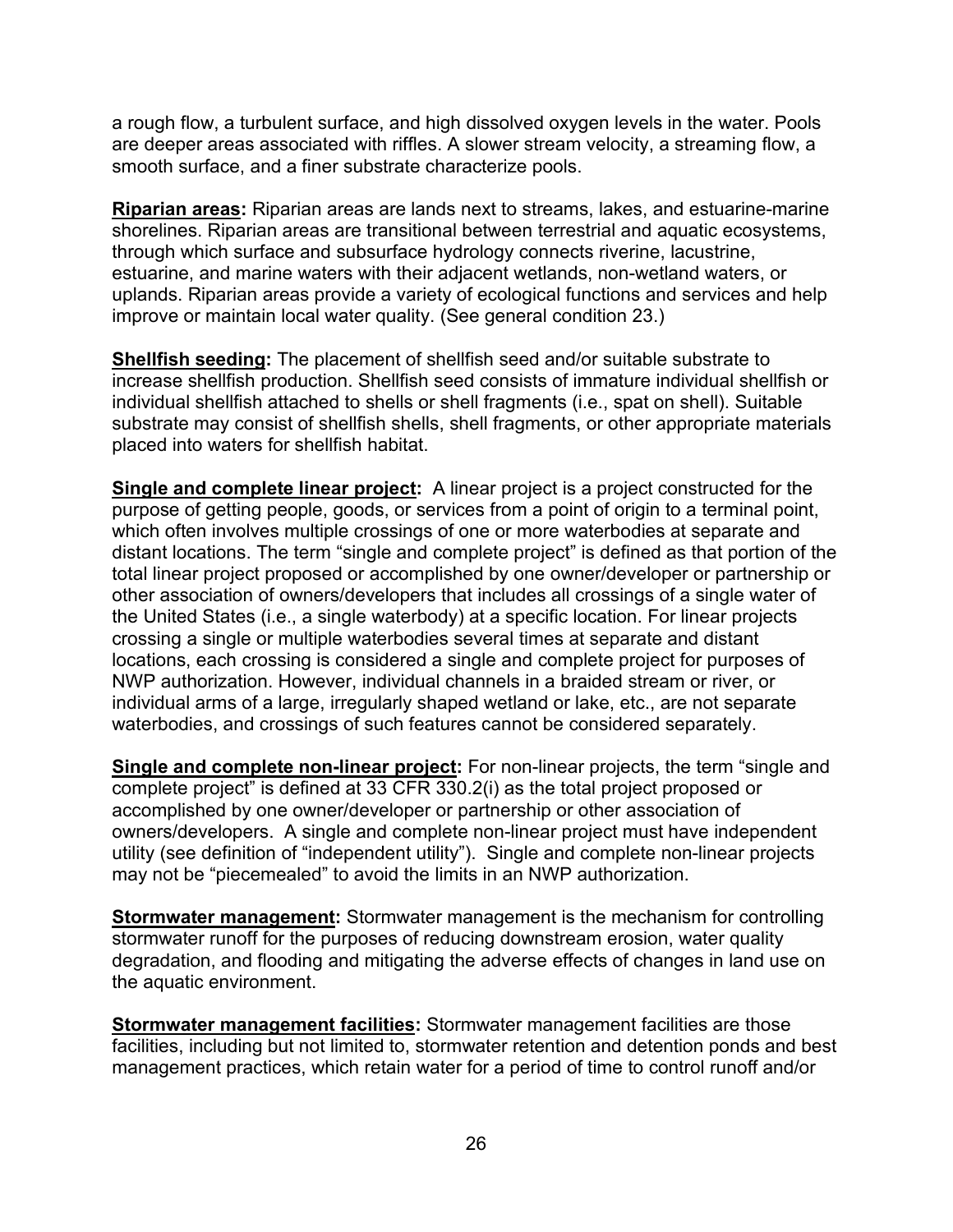improve the quality (i.e., by reducing the concentration of nutrients, sediments, hazardous substances and other pollutants) of stormwater runoff.

**Stream bed:** The substrate of the stream channel between the ordinary high water marks. The substrate may be bedrock or inorganic particles that range in size from clay to boulders. Wetlands contiguous to the stream bed, but outside of the ordinary high water marks, are not considered part of the stream bed.

**Stream channelization:** The manipulation of a stream's course, condition, capacity, or location that causes more than minimal interruption of normal stream processes. A channelized jurisdictional stream remains a water of the United States.

**Structure:** An object that is arranged in a definite pattern of organization. Examples of structures include, without limitation, any pier, boat dock, boat ramp, wharf, dolphin, weir, boom, breakwater, bulkhead, revetment, riprap, jetty, artificial island, artificial reef, permanent mooring structure, power transmission line, permanently moored floating vessel, piling, aid to navigation, or any other manmade obstacle or obstruction.

**Tidal wetland:** A tidal wetland is a jurisdictional wetland that is inundated by tidal waters. Tidal waters rise and fall in a predictable and measurable rhythm or cycle due to the gravitational pulls of the moon and sun. Tidal waters end where the rise and fall of the water surface can no longer be practically measured in a predictable rhythm due to masking by other waters, wind, or other effects. Tidal wetlands are located channelward of the high tide line.

**Tribal lands:** Any lands title to which is either: 1) held in trust by the United States for the benefit of any Indian tribe or individual; or 2) held by any Indian tribe or individual subject to restrictions by the United States against alienation.

**Tribal rights:** Those rights legally accruing to a tribe or tribes by virtue of inherent sovereign authority, unextinguished aboriginal title, treaty, statute, judicial decisions, executive order or agreement, and that give rise to legally enforceable remedies.

**Vegetated shallows:** Vegetated shallows are special aquatic sites under the 404(b)(1) Guidelines. They are areas that are permanently inundated and under normal circumstances have rooted aquatic vegetation, such as seagrasses in marine and estuarine systems and a variety of vascular rooted plants in freshwater systems.

**Waterbody:** For purposes of the NWPs, a waterbody is a "water of the United States." If a wetland is adjacent to a waterbody determined to be a water of the United States, that waterbody and any adjacent wetlands are considered together as a single aquatic unit (see 33 CFR 328.4(c)(2)).

# **ADDITIONAL INFORMATION**

Information about the U.S. Army Corps of Engineers Regulatory Program, including nationwide permits, may also be accessed at